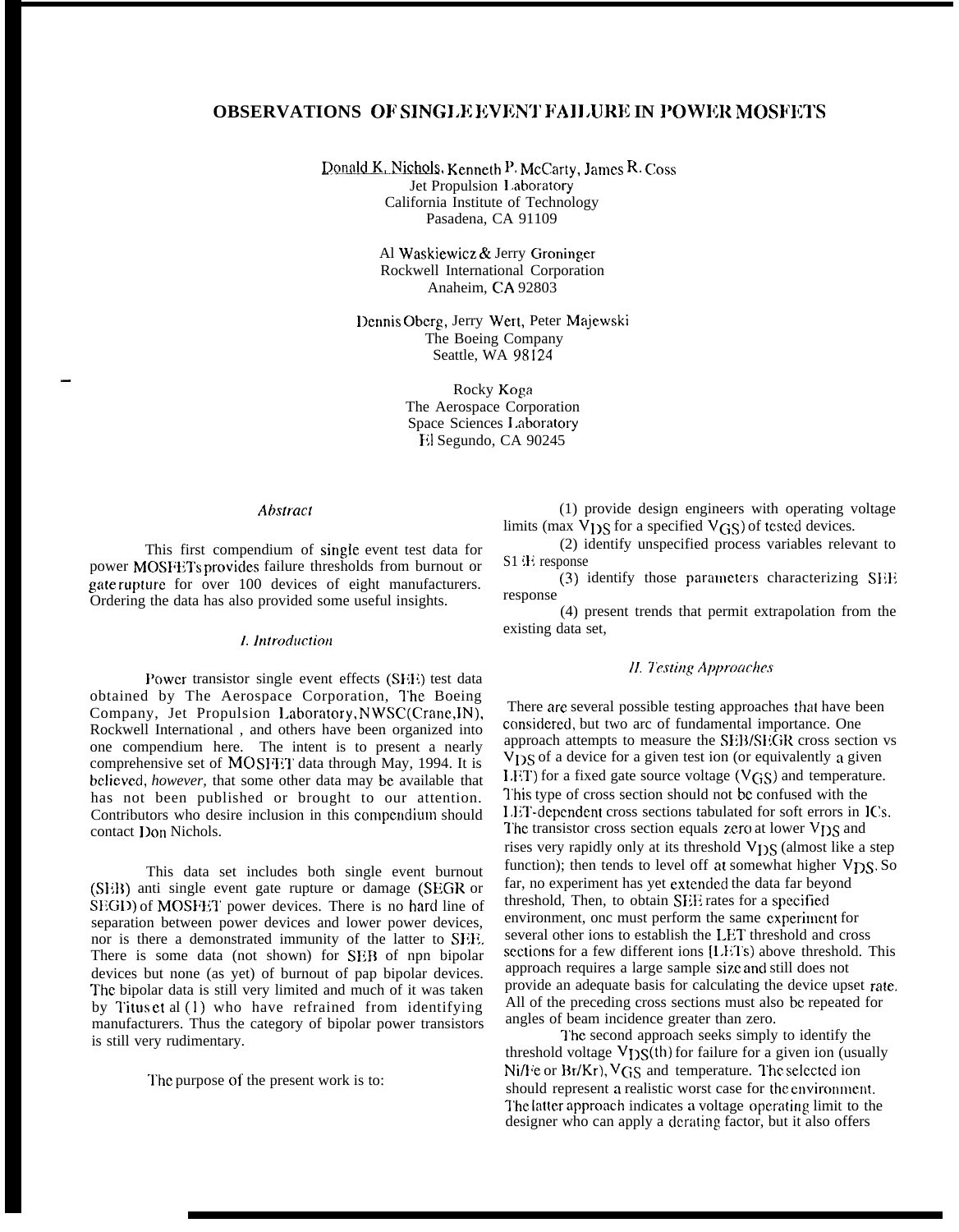" little chance, to estimate the failure probability if one operates above threshold.

The data tabulated here in one extended table presents threshold V<sub>DS</sub> for several groups of ions at a few selected gate source voltages VGS, following the second (recommended) approach.

A nearly standard technique\* for measuring the threshold drain-source voltage  $VDS$  consists of the following steps :

(1) Prior to any irradiation, measure the drain source current at rated BV for  $V$  $GS=0$ , or alternatively measure the actual breakdown V<sub>I</sub> S for the same conditions. One should also measure the gate-source current at maximum rated gate voltage (usually 20 V) for  $V_{DS}=0$ . These measurements voltage (usually 20 V) for  $V_{DS}=0$ . establish the normal operating currents.

(2) Choose a single gate voltage  $V$ GS (start with the least susceptible zero voltage) and hold it constant for each subsequent irradiation step, for successively larger V<sub>DS</sub>. At the end of each irradiation step of  $105$  ions/cm<sup>2</sup>, change the bias conditions to those used in step (1) to determine the two currents lGSS and lDSS.

(3) Failure is either (1) SEGR as evidenced by a large permanent increase in gate current ranging between a fraction of a milliamp up to the circuit limit (say,  $10 \text{ amps}$ ) or  $(2)$ SEB (burnout) evidenced by a short across source. and drain as well as a gate short.

(4) Delayed Failures-- On several occasions JPL anti other test organizations have seen delayed types of SEGR. On some occasions, the gate currents increased to -1 mA during irradiation and then increased again to the circuit limit during post-beam tests where, as always,  $V$ GS was reset to 20V. " Another type of SEGR failure occurs when the drain-source voltage is incremented for the next test,

### *111. Supporting Studies*

Several collateral tests have been performed by now. Nichols et al (2), Fischer (3) and Tastct (4) have demonstrated that higher grazing angles of ion incidence have less effect on SEB and SEGR than normally incident irradiation. Hence the complications involved in calculating SEE rates by dealing with an effective LET vs incident ion angle arc simplified. (In actuaiity, there is no known formal method for calculating rates under these conditions for a specified environment. Since the calculation is relatively easy when compared to those for incident ions on other microcircuits, it is expected that such a rate calculation method will be developed soon.)

High temperature tests have been performed  $(2, S.6)$ showing that SEB is greatly reduced at higher temperatures due to phonon interference with the avalanche burnout mechanism. In contrast, high temperatures tend to promote SEGR to a varying degree.

Nichols anti Waskiewicz have noted that most transistors that are supposed to differ only by die size (e.g. by having a different number of the same size transistor elements or cells) have similar breakdown voltages as expected. IIowever, there arc a few occasions when such devices yieid widely different SEE results. Waskiewicz notes that the dielectric oxide breakdown voltage (an uncontrolled parameter) may be responsible for wafer-to-wafer anti deviceto-device variability to SFli.

Oberg has demonstrated that the failure threshold voltages increase with device rated breakdown voltage as expected, but not at a proportionate rate. The threshold voltage as a percentage of breakdown voltage BV tends to decrease as BV increases.

# *IV. Organization and Scope of Data*

This paper presents SEB anti SEGR data for MOSHETS in Table 1 for all known data taken up to May, 1994. Eight manufacturers are represented, with especially extensive data for International Rectifier (INR) and Harris (HAR). Most data arc for commercial parts; but Harris, Ixys and lNR have developed devices which are resistant to total dose. These rad hard devices often turn out to be less susceptible to burnout as well, but some hardening techniques (such as oxide thinning) may cause the devices to be more susceptible to SEGR.

'I'he data have been provided directly by testers or taken from published records of tests performed by many organizations. Most data is taken at ambient temperature; data taken at higher temperatures is noted in the "Remarks" column. One advantage of this type of data compilation is to point out and exclude inconsistent data. Onc example is the data set taken in 1987 that used low energy ions at the University of Washington tandem Van de Graaff. More recent tests at that facility, by Boeing, with the "Booster" accelerator, utilized higher energy ions and arc therefore consistent with data taken at other accelerators. As can be seen, the remaining test results demonstrate a strong correlation between higher-I ET incident ions and a lower acceptable drain-source voltage threshold. I'here is aiso a strong correlation between higher off gate-source voltage V<sub>GS</sub> and lower V<sub>DS</sub> thresholds.

The data arc grouped in rows by device manufacturer with the smallest manufacturer data groups listed first. Within each manufacturing group, devices with the lowest breakdown voltage are listed first-- first n-channel and then p-channel. Devices that arc very similar, or the same devices tested with different conditions (e.g.  $V$  $GS$ ) are grouped in touching,

<sup>—-.. —</sup> \*At present, no standard test appro-ach 'has been dcscribcd. The second approach outlined here is recommended when a large number of device types must be evaluated for a proposed system.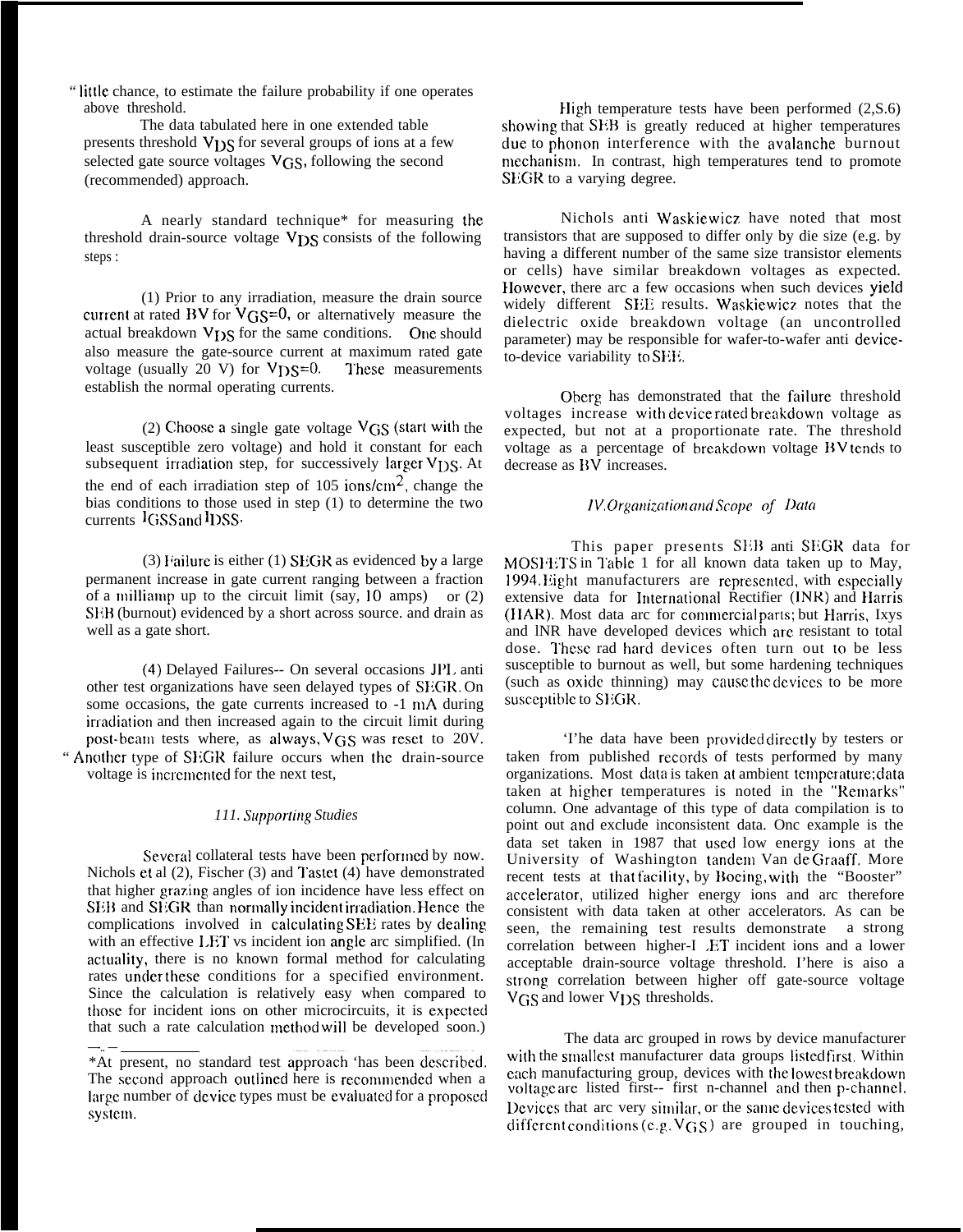adjacent rows. The columns list manufacturers, device nunlber(s), channel type, and test sample size. It is observed that samples are never large enough to provide valid statistics, nor a characterization of maverick behavior that is occasionally noted. Most data, however, are fairly repeatable. Subsequent columns list the rated breakdown voltage (BV) and gate-source voltage  $V$  $GS$ .

The next five columns group the ions. The first column is for low-I ,F.T ions having LETs less than that of the dominant Ni/Fe/Co/Cu group included in column two. This first group is useful in judging the adequacy of postulated theories (See for example, ref. 3). It is now often accepted that a characterization with a single ion of the second group may be all that is needed for project requirements. This view is supported by two facts: (1) those heavier ions having a higher LET have fluxes in outer space two or three orders of magnitude smaller than that of the Ni $\hat{H}$ ie group, and (2) there is no need to account for enhanced effects from grazing-angle collisions having a high "effective" (angle-dependent) LET. The third group in the table includes Br and Kr  $(LET=37)$  $MeV/mg/cm<sup>2</sup>$ , traditional high LET ions at the. Brookhaven Van Dc Graaff (BNL) and U. C. Berkeley 88-inch cyclotron (88), respectively. The fourth group includes the highest LET ions easily available at the aforementioned facilities. The fifth column includes data from very high energy (10- 100 MeV/amu) facilities: the Berkeley Bevalac (now defunct) and GANII. (France). It is this last group of ions that present some inconsistencies with the lower energy LET characterizations, for reasons that have not yet been fully explained.

The remaining set of columns provide the failure mode, the test group, test date, ion facility and "Remarks." It is useful to know that INR uses 7000 and 8000 numbers to specify n-channel devices with 100 Krad and 1 Mrad total dose tolerance, respectively; 9000 numbers for p-channel devices with 100 Krad tolerance. The first INK mfr number (on the left) relates to the breakdown voltage; the second number is related to the dic size-- the larger this number, the larger the dic size and (usually) the larger number of individual cells. INK's letter "H" in the third place from the left of the prefix means that the devices arc especially designed to bc radiation resistant to total dose. It turns out that such devices are also very resistant to single event effects as well. The fourth letter of  $\overline{INR}$  (which may be " $\{1\}$ ") and third letter of' HAR devices is a package designation not expected to affect SEB/SEGR data. Harris denotes rad hard tolerance with a suffix after the device number;  $R = 100$  Krad and  $H = 1$  Mrad.

# *V. Future Directions*

The large body of test data have led to generation of global models of SEB and SEGR. We know such models are not the whole story, for burnout data often show meltdown located at physical stress points, such as the edges of metal ovcrlaycrs. We also note again that f~eld-dependent irradiation models arc not sufficient to explain the delayed failures caused by bias changes following irradiation.

The SEB model first mentioned by Waskiewicz. (5) and Hohl (7, 8) has been polished and extended by Wrobel (9). This model secrned sufficient, but it has been chailcnged, at least in part, by Ku boyama  $(1 O)$  with an experimentallybased numerical analysis. Hence the picture of SEB cannot be considered a closed subject.

The model for SEGR has yet to be produced. The most recent attack on the problem was provided by the group at the University of Arizona  $(1\ 1,12)$  who attempt to match a numerical analysis of the semiconductor region to properties of the gate oxide. Their computerized approach, using a nchannel cylindrical  $(r, z)$  transistor cell, describes a normally incident ion track along the z-axis whose holes migrate to the oxide-semiconductor interface. The model assumes that the holes are not trapped at the interface, but that they pile up there before drifting transversely to the grounded body. The charge buildup at the interface is thus a sensitive function of the hole mobility and the RC time constant of the interracial storage capacitor. The model shows *the* expected variation in voltages and currents; it also demonstrates that the maximum tirnc-dependent fields across the oxide are indeed sufficient to exceed the critical field characterizing oxide breakdown.

Some limitations of the above semiconductor model were amplified later (ref. 12) in order to explain the effect of grazing angle irradiation and higher temperatures on SEGR. Increased SEGR susceptibility at higher temperature is attributed to (1) increased concentration of holes at the interface due to decreased radial diffusion of deposited holes from the center of the ion's filament (track). and  $(2)$  a decrease of hoic mobility.

The rcduccd chance of SEGK at higher angles, according to numerical simulations indicated by ref. (12), comes from the fact that the holes deposited in the oblique track arc still driven vertically to the oxide-semiconductor interface. Because the hole charge is now spread over a wider area at the interface, a lower electric field is generated across the oxide.

Although neither description (of  $S<sub>I</sub>:GR$  and  $SEB$ ) can be considered complete, it seems clear that the greatest deficiency lies in our understanding of the oxide. Is there really a wcil-defined critical field and if so, what mechanism causes the abrupt collapse (short-circuiting) of the oxide? How long must the critical field last in the oxide before breakdown occurs? What controlled and uncontrolled oxide fabrication parameters affect oxide breakdown? Is there a first-stage incipient breakdown induced by heavy ions that is triggered by a later change, to higher applied bias? What role do mechanical stresses, impurities, structures and surfaces play? Can we find an oxide process resistant to SEGR and to total ionizing dose?

Some possibilities for further numerical analysis still remain. 1s a fully 3-dimensional code required to explain why a change in bias across the oxide is observed to be more influential than an equal change in bias across the drain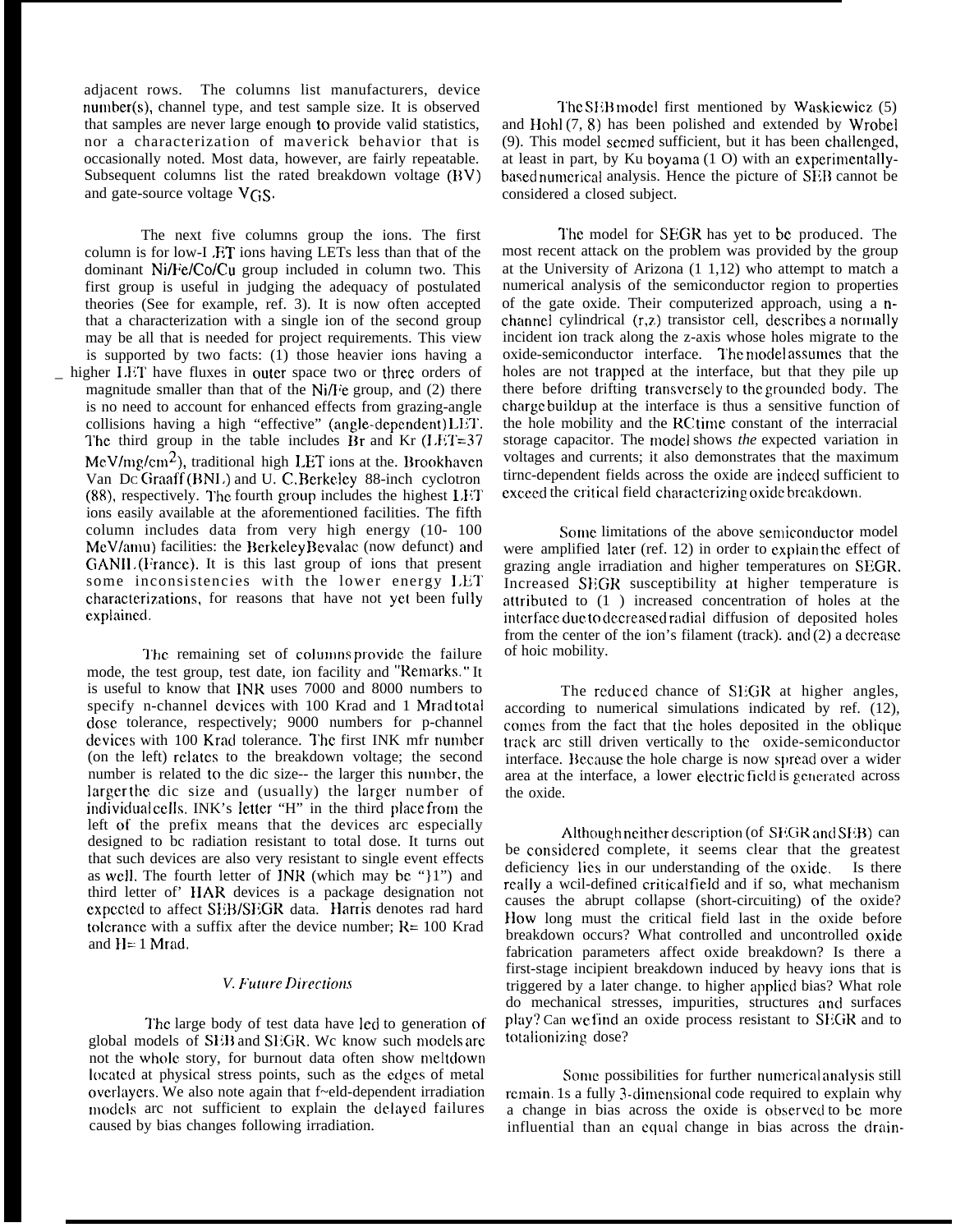source? Can we develop a 3-D code adequate to predict the performance of novel devices? Do possible interface traps play a significant role in SEGR models and their temperature dependence?

## VI. Conclusion

This first compendium of SEE(SEB and SEGR) effects in power MOSFETs given here will be useful for designers of satellite and space systems. Some extrapolations may be warranted, and some cautionary observations are also provided. Testing with only one ion may be acceptable for some system requirements.

## Acknowledgment ts

JPI wishes to thank Charles Barnes, radiation effects supervisor, Harvey Schwartz. and Mike O'Connor for test support and preparation. The research described in this publication was carried out in part by the Jet Propulsion Laboratory, California Institute of Technology, under a contract with the National Aeronautics anti Space Administration. Reference herein to any specific commercial product, process or service by trade name, trademark, manufacturer, or otherwise, does not constitute or imply the endorsement by the United States government or the Jet Propulsion Laboratory, California Institute of Technology.

The Aerospace Corporation would like to thank K. Crawford, J. Groseth and M. Lalic for their assistance during the test preparation and the data collection periods.

Thanks are aiso due to staff at the Brookhaven National 1 aboratory Van de Graaff, the University of Washington Van de Graaff, and the Lawrence Berkeley Laboratory 88-inch cyclotron.

Special thanks go to all of you who are supporting the much wider publication of these single event compendia in the IEEE Transactions of Nuclear Science.

### References

(1) J. L. Titus, G.H. Johnson, R. D. Schrimpf & K. L. Galloway, "Single Event Burnout of Power Bipolar Junction Transistors," IEEE Transactions on Nuclear Science, NS-38, No. 6, 1315 (Dec. 1991).

(2) D. K. Nichols, James R. Coss, Kenneth P. McCarty, "Single Event Gate Rupture in Commercial Power MOSFETs," RADECS93 (accepted for publication).

(3) T. Fischer, "Heavy-Ion-Induced Gate-Ruprurc in Power MOSFETs," IEEE Trans.on Nuclear Science, NS-34, No. 601786 (Dec., 1987).

(4) P. Tastet & J. Garnier, "Heavy Ion Sensitivity of Power Mosfets," RADECS91, p 138 (1991)

 $(5)$  A. E. Waskiewicz & J. W. Groninger, "Burnout Thresholds and Cross Sections of Power MOS Transistors with Heavy Ions, Rockwell International Rept No. DNA-MIPR-88-507 (Feb., 1990).

(6) G. H. Johnson, R. D. Schrimpf, K. F. Galloway, R. Koga, "Temperature Dependence of Single-Event Burnout in N-Channel Power MOSFETs," IEEE Trans. on Nuclear Science, NS-39, No. 6, 1605 (Dec., 1992).

(7) J. H. Hohl & G. H. Johnson, "Features of the Triggering Mechanism for SEB of Power MOSFETs," IEEE Trans. on Nuclear Science, NS-36, No. 6,2260 (Dec., 1989)

(8) J. H. Hohl & K. F. Galloway, "Analytical Model for SEB of Power MOSFETs,"IEEE Trans. on Nuclear Science, NS-34, No. 6, 1275. (Dec., 1987).

(9) T. F. Wrobel & D. E. Beutler, "Solutions to Heavy Ion Induced Avalanche Burnout in Power Devices," IEEE Trans. on Nuclear Science, NS-39, No. 6, 1636 (Dec., 1992)

(10) S. Kuboyama, S. Matsuda, M. Nakajima, T. Kanno, T. Ishii, "Numerical Analysis of SEB of Power MOSFETs," IEEE Trans. on Nuclear Science, NS-40, No. 6, 1872 (Dec., 1993)

(11) J. Brews, M. Allenspach, R. Schrimpf, K. Galloway, J. Titus, C. Frank Wheatley, "A Conceptual Model of SEGR in Power MOSFETs," IEEE Trans. on Nuclear Science, NS-40, No. 6, 1959  $(Dec., 1993)$ 

"Prediction of SEGR in Power (12) M. Allenspach et ai, MOSFETs," and I Mouret et al, "Temperature and Angular Dependence in SEGR," Two interrelated papers submitted to IEEE Trans.on Nuclear Science, NS-41, No. 6 ([Icc., 1994)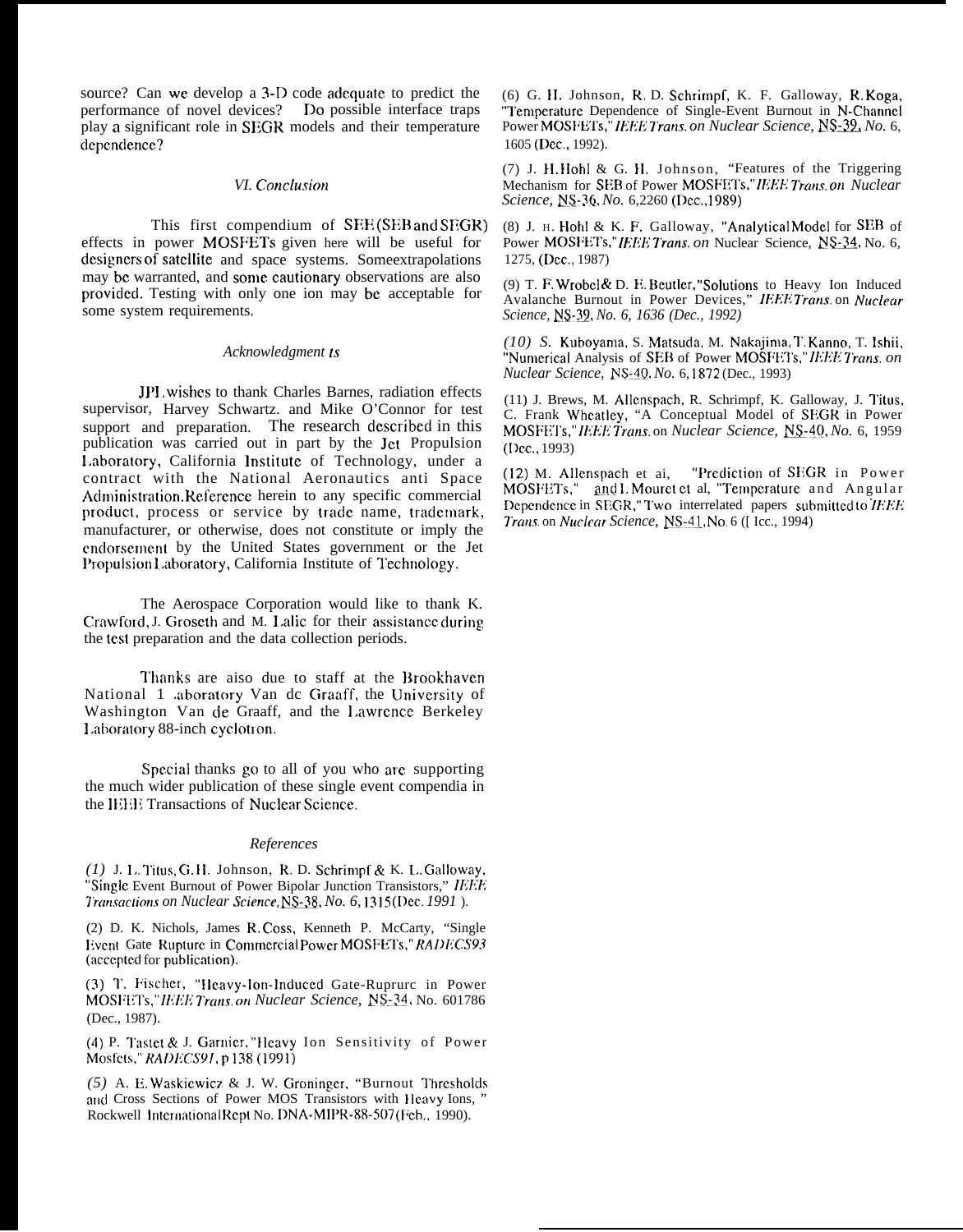|             |                  |                       |                |       |                 |                        | Compristion of Single Event Data for Power MOSFETS-Threshold Voltages (Vos)for Normally incident lons for Burnouf(SEB) and GateRupfure(SEGM)                                                                   |            |                          |          |            |                                            |
|-------------|------------------|-----------------------|----------------|-------|-----------------|------------------------|----------------------------------------------------------------------------------------------------------------------------------------------------------------------------------------------------------------|------------|--------------------------|----------|------------|--------------------------------------------|
| :Mfr        |                  |                       |                |       |                 |                        | The Pass/FailVdsVoltages for Indicated Beams of ColumnsH through L<br>MfrNumber Generic NcChannel Sample BVds Vgs(off) Low Z tons Fe, Ni, CoLET=27 BrorKr LET-38 High Z lons High Energy lons Failure Test Org |            |                          | Date     |            | <b>Location Remarks</b>                    |
|             |                  |                       |                |       |                 |                        |                                                                                                                                                                                                                |            |                          |          |            |                                            |
| lxys.       | 20N60            | n                     |                |       | 500             | -5<br>280              |                                                                                                                                                                                                                | <b>SEB</b> | B WP 01                  | 11/93    | 88         | Oberg Ambient . 25 deg C.                  |
| ixys        | 20N60            | n                     |                | 500 5 |                 | 300                    |                                                                                                                                                                                                                | <b>SEB</b> | BWP.01                   | $-11/93$ | 88         | Oberg Temp=100 deg C                       |
| <b>Ixys</b> | 10 FA100         | n                     | $\sim 3$       |       | 1000 5          | 450                    |                                                                                                                                                                                                                |            | SEB/SEGR B WP-016/93     |          | 88         | W Will DC SC9019 Ambient = 45 deg C        |
| ilxys.      | 10N1OO           | n                     |                |       | 1000 5          | 450                    |                                                                                                                                                                                                                |            | SEGR B WP-01 6/93        |          | 88         | W Will DC SC9019 Temp . 100 deg C          |
| <b>APT</b>  | APT40M42         | n                     | 3              |       | 400 12          | 200/225                |                                                                                                                                                                                                                | <b>SEB</b> | HON WP-2 2/93            |          | <b>BNL</b> | DC9302                                     |
|             | continued        |                       |                |       |                 | $+/-12$ (dynamic)      | 200/225                                                                                                                                                                                                        | <b>SEB</b> |                          |          |            |                                            |
| <b>APT</b>  | 1001B1AN         | n                     |                | >2    | 1000 5          | 400                    |                                                                                                                                                                                                                |            | SEB/SEGP B WP-01 4/93    |          | 88         | DC 9126 W Will See next entry              |
| <b>APT</b>  | <b>100 IR1AN</b> |                       | n              | >2    | 1000 5          | 450                    |                                                                                                                                                                                                                |            | SEB/SEGR B WP-01 4/93    |          | 88         | DC 9126 W Will100 deg C implies SEB        |
| Œ           | IRF150           | 2N6764 n              | $\overline{2}$ |       | 100 10          | >95(Ne),70(Ar)         | 70(Cu)                                                                                                                                                                                                         | <b>SEB</b> | R/A                      | 1990     | 88         |                                            |
| Œ           | IRF250           | 2N6766 n              | $\overline{1}$ |       | 200 10          | 180(N) 170(Ne) <80(Ar) |                                                                                                                                                                                                                | <b>SEB</b> | P/A                      | 1990     | 88         |                                            |
| <b>UTH</b>  | IRFF320          | 2N6792 n              |                |       | 30027           | $<$ 260(Cu)            |                                                                                                                                                                                                                | <b>SEB</b> | R                        | 1990     | 88         | Compare to INR device                      |
| <b>SIL</b>  |                  | 2N6660 n              |                | 60    | 10              | 27                     |                                                                                                                                                                                                                | <b>SEB</b> | A                        | 5/88     | 88         | Koga                                       |
| S!L         |                  | 2N6660 n              | $\mathbf{f}$   | 60    | $\overline{10}$ | 60(N),50(Ne),40(Ar)    | $22$ (Cu)                                                                                                                                                                                                      | <b>SEB</b> | R/A                      | 1990     | 88         |                                            |
| SIL         |                  | 2N6660 n              |                | 60    | 5               | 40(N,)                 |                                                                                                                                                                                                                | <b>SEB</b> | P                        | 7/93     | <b>BNL</b> | Revised fabiliast 2 yrs DC9230 Bob Ferndon |
| <b>SIL</b>  | IRFF130          | ,2 N6796 n            | $\overline{2}$ |       | 100 10          | 100(N),100(Ne),70(Ar), | 50(Cu)                                                                                                                                                                                                         | <b>SEB</b> | R/A                      | 1990     | 88         | Compare to INR device                      |
| :SIL        | IPF150           | 2N6764 B              | $\mathbf{1}$   |       | 100 10          | 80(Ne),<50(Ar)         | 40(Cu)                                                                                                                                                                                                         | <b>SEB</b> | R/A                      | 1990     | 88         |                                            |
| <b>SIL</b>  | IRF250           | 2N6766 n              | $\overline{2}$ |       | 200 10          | 160(N), 60(Ar)         |                                                                                                                                                                                                                | SEB        | R/A                      | 1990     | 88         |                                            |
| 'SIL        | IRFF230          | 2N6798 n              |                |       | 200 12          | 180"                   |                                                                                                                                                                                                                | SEGR       | 9 WP-01                  | 10/93    | <b>UW</b>  | Oberg 100 deg C Worst case for SEGR        |
| <b>SIL</b>  | <b>IRF350</b>    | 2N6768 n              |                |       | 400 10          | (120/Cu)               |                                                                                                                                                                                                                | <b>SEB</b> | R                        | 1990     | 88         |                                            |
| <b>SIL</b>  |                  | 4 3 0 family 2N6802 n |                | 500 5 |                 | 300                    |                                                                                                                                                                                                                | SEB.       | B WPO1                   | "4193    | 88         | Ambient=45 deg C                           |
|             | (continued)      |                       |                |       | 12              | 300                    |                                                                                                                                                                                                                |            | SEB/SEGR B WP-01 * 10/93 |          | <b>UW</b>  | Temp=100 deg C                             |

1 Power MOSFET Data

Manufacturers APT= Advanced Power Technology, GE C=Gen Electric, HAR= Harns, INR=Int1Rectritist, Ixys=1xys.Corp. RCA, PCA, S11 Silicionix,UTR=Unitrode

Testers: ALAerospace (R. Koga & W. Crain), B. Boeing (D. Oberg, J. L. Wert & W. Will), CLCrane NWSC (J. Titus), HONLHoneywelt (J. Pollock, MDSSC,Houston, 713-283-1934, J.J.PL(D.Nichols, 818-354-787).

Facilities 88 - 88 in cyclotron (Berkeley), Bev= Berkeley Bevalac, BNL= Brookhaven Nat1 Lab Van de Graaff, GANIL-French National High Energy cyclotron, UW= U. of Wash , Van de G. (low & medium energy modes)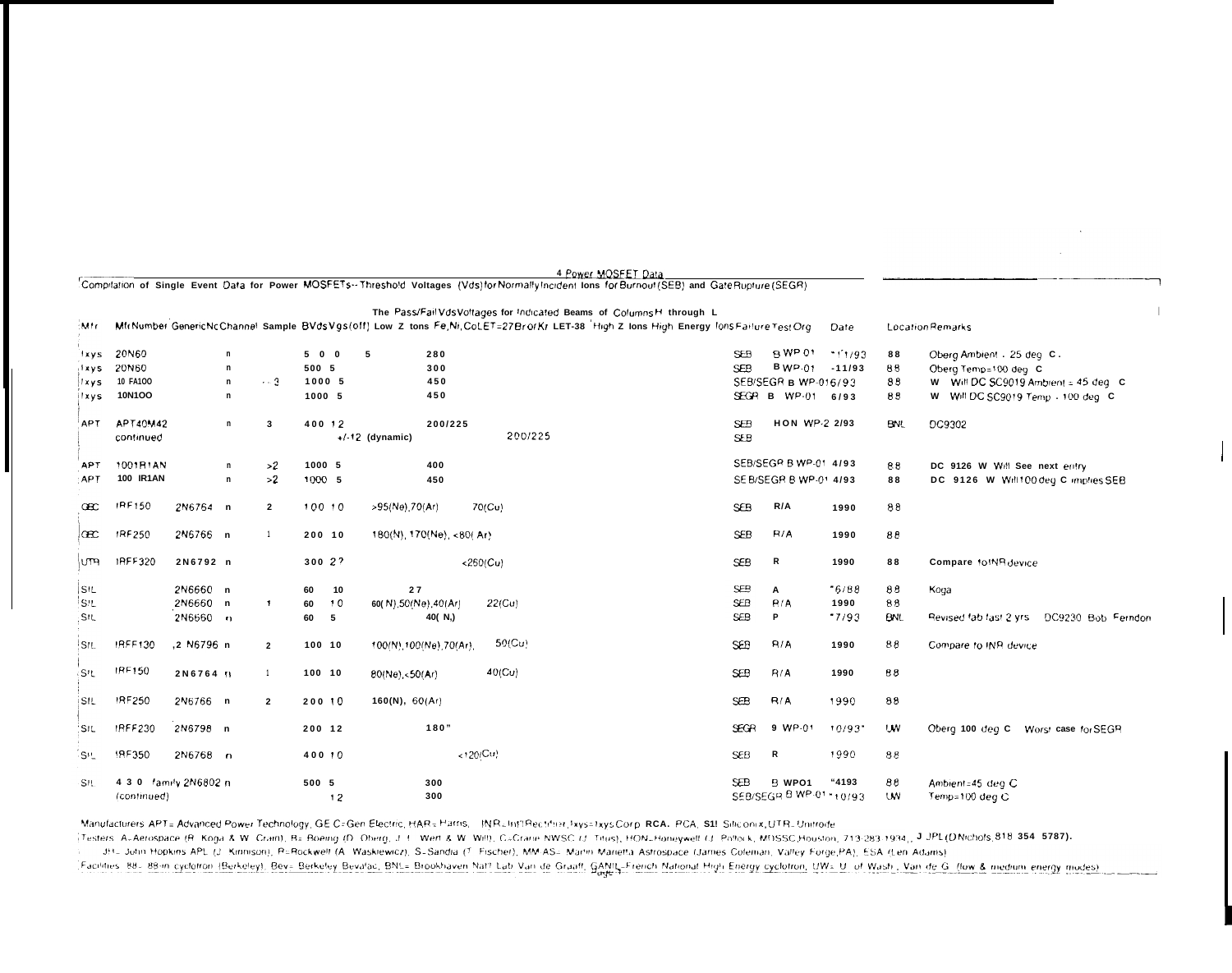|                 |                 |              |              |                  |              |                                                                                                                                          | 4-Power MOSEET Data |             |                |                      |            |                                               |
|-----------------|-----------------|--------------|--------------|------------------|--------------|------------------------------------------------------------------------------------------------------------------------------------------|---------------------|-------------|----------------|----------------------|------------|-----------------------------------------------|
| iMtr.           |                 |              |              |                  |              | The Pass/Fail Vds Voltages for Indicated Beams of Columns Hthrought                                                                      |                     |             |                |                      |            |                                               |
|                 |                 |              |              |                  |              | Mfr Number Generic Nc Channel Sample BVds Vgs(off)Low Z tons Fe, Ni, CoLET=27Br or KrLET=38 High Z fons HighEnergy lons Failure Test Org |                     |             |                | Dale                 |            | <b>Location Remarks</b>                       |
| <b>RCA</b>      | 1 9 N 1 O       |              | $\mathsf{n}$ | $,100$ $^2$      |              |                                                                                                                                          |                     | <b>SEB</b>  | R              | 1990                 |            | Cf 252 data exists                            |
| <b>RCA</b>      | <b>IRF150</b>   | '2 N6764 n   |              |                  | 100 10       | 100( N) 100(Ne) 50(Ar) <50(Cu)                                                                                                           |                     | <b>SEB</b>  | R              | 1990                 | 88         |                                               |
| <b>RCA</b>      | 12P10           |              | P            | -1               | 100 10       | Hard(Cu)                                                                                                                                 |                     | N/A         | R/A            | 1990                 | 89         | DC8445                                        |
| <b>RCA</b>      | IRF9130         | $'2$ N6798 p |              | $\overline{1}$   | 100 10       | Hard (Cu)                                                                                                                                |                     | N/A         | PIA            | 1990                 | 88         |                                               |
| <b>ACA</b>      | 30N15           |              | n            | 750.7            |              |                                                                                                                                          |                     | <b>SEB</b>  | R              | 1990                 |            | Cf 252 data exists                            |
| <b>RCA</b>      | <b>REM12N18</b> |              | $\mathsf{n}$ | 180 o            |              | 100<br>90                                                                                                                                | 65                  | <b>SEB</b>  | А              | 5/88                 | 88         | Koga                                          |
| QCA             | <b>IRF230</b>   | 2N6758 n     |              |                  | $2001$ o     | 105                                                                                                                                      |                     | <b>SEB</b>  | A              | $-6/88$              | 98         | Koga                                          |
| <b>RCA</b>      | IRF230          | 2N6758 n     |              |                  | 200 '27      | $< 100$ (Cu)                                                                                                                             |                     | <b>SEB</b>  | $\mathbf Q$    | 1990                 | 88         |                                               |
| <b>RCA</b>      | <b>IRFF230</b>  | 2N6798 n     |              |                  | 200 2?       | < 90 (Cu)                                                                                                                                |                     | <b>SEB</b>  | R              | 1990                 | 88         |                                               |
|                 |                 |              |              |                  |              |                                                                                                                                          |                     |             |                |                      |            |                                               |
| <b>RCA</b>      | <b>IRF250</b>   | 2N6766 n     |              | $\mathbf{I}$     | 200 10       | 180(N), 120(Ar),<br>80(Cu)                                                                                                               |                     | <b>SEB</b>  | R/A            | 1990                 | 88         |                                               |
| <b>RCA</b>      | 25N20           |              | n            |                  | 200 10       | "200(N), 200(Ne), 180! Ar), <70(Cu)                                                                                                      |                     | <b>SEB</b>  | R/A            | 1990                 | 88         |                                               |
| INR.            | <b>IRFM054</b>  |              | $\mathbf{a}$ | 60 5             |              | No failure at 60"                                                                                                                        |                     | N/A         | B WP-01        | 4/93"                | 88m        | DC 9212 W Will                                |
| 'INA            | <b>IRHM7054</b> |              | $\mathsf{n}$ | 60               | $\mathbf{0}$ | 60(Nt)                                                                                                                                   |                     | N/A         | <b>R</b> WP 04 | $17/93$ <sup>*</sup> | <b>BNL</b> | DC9242 Bob Ferndon 7/1 3/93                   |
|                 | continued       |              |              |                  | 5            | 60(N)                                                                                                                                    |                     | N/A         | R WP-04        | "7/93-               | <b>BNL</b> | DC9242 Bob Ferndon 7/1 3/93                   |
| INR             | <b>IRF110</b>   | 2N6782 n     |              | 1000             |              | 70/80(Ni)<br>50/70(Br)                                                                                                                   |                     | <b>SEB</b>  | <b>ESA</b>     | "1/94                | <b>BNL</b> | 9039B, Harwell Rept. A EA RS 1348             |
| $,$ INR         | <b>IRFF110</b>  | 2N6782 n     |              | $\mathbf{1}$     | 100 10       | 100(N), 100(Ne), 90(Ar)<br>60(Cu)                                                                                                        |                     | <b>SEB</b>  | R/A            | 1990                 | 88         |                                               |
| INR             | <b>IRF120</b>   | 2N6788 n     |              | 100 "o           |              | Hard(Ni)<br>80/90(Br)                                                                                                                    |                     | <b>SEB</b>  | <b>ESA</b>     | 1/94                 | BNL        | 9228G, Harwell Rept. AEA RS 1348              |
| INR             | IRF120          |              | n            |                  | 100 27       | $<$ 55 $(Cu)$<br>95(Ar)                                                                                                                  |                     | <b>SEB</b>  | R              | R 1990               | 88         |                                               |
| <b>INR</b>      | IRF120          | 2N6788 n     |              | 1005             |              | 90                                                                                                                                       |                     | <b>SEB</b>  | в              | 12/92                | UW         | Oberg, 23, deg. C. Note failure mode vs temp. |
|                 | continued       |              |              |                  | 5            | 80                                                                                                                                       |                     | <b>SEGR</b> | 8              | 12/92                | UN         | Oberg 80 deg c                                |
| INR             | IRFF120         | 2N6788 n     |              |                  | 100 27       | <60(Cu)                                                                                                                                  |                     | <b>SEB</b>  | R              | 1990                 | 88         |                                               |
| <b>INR</b>      | IRH130          |              | $\mathbf{r}$ | 1000             |              | Hard @ 100(Br)                                                                                                                           | $50160$ (1)         | 2           | C              | unknown              | BNI        |                                               |
|                 | continued       |              |              |                  | 10           | Hard @ 100/Br)                                                                                                                           |                     | N/A         | C              | unknown              | <b>BNL</b> |                                               |
| IN <sub>R</sub> | IRHE130         |              | $\mathsf{n}$ | 100 <sub>o</sub> |              | Hard @ 100(Br)                                                                                                                           |                     | N/A         | J              | 1991                 | <b>BNL</b> |                                               |
|                 | continued       |              |              |                  | 75           | 2100(Bt)                                                                                                                                 |                     | <b>SECR</b> | J              | 1991                 | <b>UVL</b> |                                               |
|                 | continued       |              |              |                  | 15           | 00(31)                                                                                                                                   | Page<br>$2 -$       | <b>SEGH</b> | $\cdot$        | 1991                 | <b>BNI</b> |                                               |

 $\sim 10^5$ 

 $\bullet$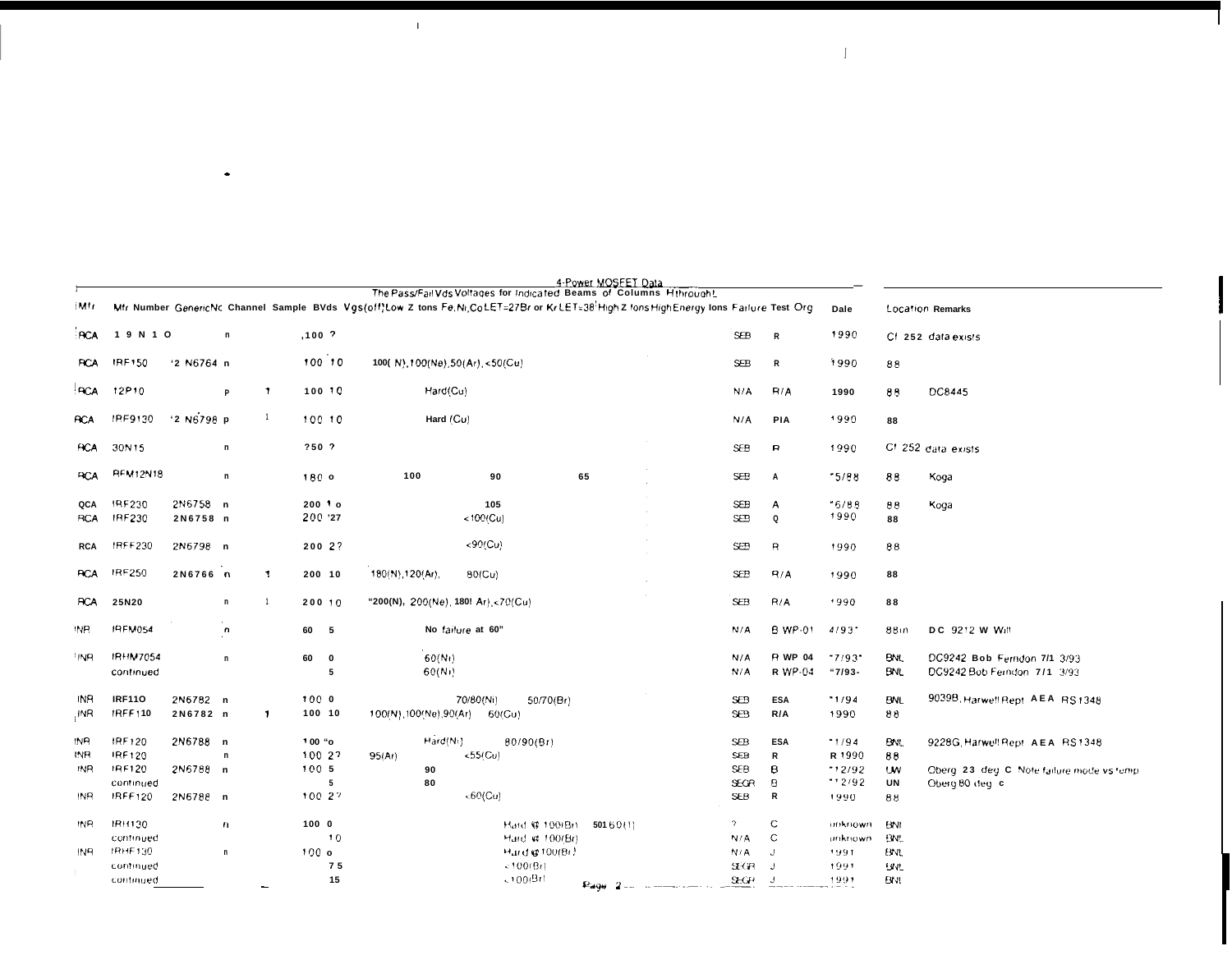|                 |                     |          |                          |                         |                  |            | The Pass/Fail Vds Voltages for Indicated Beams of Columns Hthrough L                                                                       |                                          |             | 4: Power MOSFET Data             |                 |                   |                     |              |                                          |
|-----------------|---------------------|----------|--------------------------|-------------------------|------------------|------------|--------------------------------------------------------------------------------------------------------------------------------------------|------------------------------------------|-------------|----------------------------------|-----------------|-------------------|---------------------|--------------|------------------------------------------|
| Mfr             |                     |          |                          |                         |                  |            | Mfr Number Generic Nc Channel Sample BVds Vgs(off) Low Z Ions Fe, Ni, Co LET.27 BrotKrLET=38 High Z ions High Energy tons Failure Test Org |                                          |             |                                  |                 |                   | Date                |              | LocationRemarks                          |
| INR.            | IRF130              | 2N6755 n |                          | 3                       |                  | 100 10     | 100(N), 100(Ne), 90(Ar) 60(Cu)                                                                                                             |                                          |             |                                  | <b>SEB</b>      | R/A               | 7990                | 88           |                                          |
| in R            | IRF130              | 2N6796 n |                          |                         | 1000             |            | 70/80(Ni)                                                                                                                                  | 60/70(Br)                                |             |                                  | <b>SEB</b>      | EsA               | 1/94                | <b>BNL</b>   | 8915A, Harwell Rept AEA RS 1348          |
| IN <sub>R</sub> | IRF130              | 2N6796 n |                          |                         | 1000             |            |                                                                                                                                            | 85                                       |             |                                  | <b>SEB</b>      | A                 | 6/87                | 88           | Koda                                     |
| <b>INR</b>      | 1RF130              | 2N6796 n |                          |                         | 100 5            |            | Hard                                                                                                                                       |                                          |             |                                  | N/A             | B WP-01           | 3/93                | 88           | Oberg DC9236                             |
| INR.            | IRFF130             | 2N6796 n |                          | 5                       |                  | 100 10     | 100(N), 100(Ne), 90(Ar).                                                                                                                   | 60(Cu)                                   |             |                                  | SE <sub>B</sub> | R/A               | 1990                | 88           | Compare to SIL part                      |
| <b>INR</b>      | <b>IRFF130</b>      | 2N6796 n |                          |                         | 100 <sub>o</sub> |            |                                                                                                                                            | 82(Br)                                   |             |                                  | <b>SEB</b>      | s                 | 1990                | <b>BNL</b>   | 220 MeV Brihas range=28 mlc rons         |
|                 | continued           |          |                          |                         |                  | 10         |                                                                                                                                            | 105(Br)                                  | 58(Au)      |                                  | <b>SECR</b>     | S                 |                     | <b>BNL</b>   | 330 MeV. Au. ha s range = 3 i microns.   |
| INR.            | IRF140              |          | $\mathsf{n}$             |                         | 100 <sub>o</sub> |            | Hard(Ni)                                                                                                                                   | 70/80(Br)                                |             |                                  | SE <sub>5</sub> | <b>ESA</b>        | 1194                | BNL          | 9203E, Hurwell Rept. AEA RS-1348         |
| <b>INR</b>      | IRF150              | 2N6764 n |                          |                         | 1000             |            | 90/100(Ni)                                                                                                                                 | 70/80(Bt)                                |             |                                  | <b>SEB</b>      | $E$ 5A            | 1194                | <b>BNL</b>   | 9228G, Harwell Rept. AEA RS 1348         |
| :NR             | IRF150              | 2N6764   | $\overline{\phantom{a}}$ | $\overline{\mathbf{3}}$ |                  | 100.10     | 100(Ne) 70(Ar).                                                                                                                            | 50(Cu)                                   |             | 40/60(12 GeV La Bev )SEB R/A &J  |                 |                   | 1990                | 88           | JPL Bevalacion L ET=30 6/88              |
| صرمير           | <b>IRF150</b>       | 2N6764 n |                          |                         | 100 <sub>o</sub> |            | 105<br>75                                                                                                                                  | 75                                       |             |                                  | SE <sub>B</sub> | A                 | $-5/92$             | 88           | Koga                                     |
| ਾਰਸ             | IRE150              | 2N6764   | $\mathsf{n}$             | 3 each 100 off          |                  |            | 1001208 MeVC!)<br>70(N)                                                                                                                    | 55(Br)                                   | 55(I)       | 50(! to 4 GeV Xe GANIL) SEE CNES |                 |                   | 11/90               | BNI.         | 3 GANIL Ions Tastel, RADECS91            |
| <b>INR</b>      | IRF150              | 2N6764   | $\mathsf{n}$             |                         | 1000             |            | 100(208MeV CI)<br>>80(Fe)                                                                                                                  |                                          |             | 80/100/>1 GeV Fel Bev SEB        |                 | J                 | 6/88                | <b>BNL</b>   | Two Fe at Bevallac, each 1 ET-6          |
| INR.            | HRH150              |          | n                        |                         | 1000             |            |                                                                                                                                            | 100(Fe) 100(Cu) 100(Kr)                  |             | 60/100 (12GeV) La Bey SEB        |                 | J& R              | 1990                | 88           | J.P.L. at Bevalac-June 1988              |
|                 | continued           |          | n                        |                         |                  | 100 10     |                                                                                                                                            | 100(Cu) 90/100(Kr)                       |             |                                  |                 | $\mathsf{R}$      | 1990                | 88           | Waskiewicz & Groninger, DNA Rep!<br>2/90 |
| IN <sub>R</sub> | <b>IRHE7110</b>     |          | n                        |                         | 1002             |            |                                                                                                                                            | Hard a, 100(Ni) Hard a! 100/ Br)         |             |                                  | N/A             | R                 | 7/92                | <b>BNL</b>   | 90 deg C                                 |
|                 | continued           |          |                          |                         |                  | 15         | Hard at 100(NI) 70(Br)                                                                                                                     |                                          |             |                                  | <b>SEGR</b>     | $\mathsf{R}$      | 7/92                | <b>EYVL</b>  | 90 deu c                                 |
| INR             | !RHF7130            |          | n                        |                         | 1002             |            |                                                                                                                                            | Hard at 100(NI) Fail at 100(Br)          |             |                                  | <b>SEGR</b>     | $\mathsf{R}$      | 7/92                | BNI.         | 90 $deg c$                               |
|                 | continued           |          |                          |                         |                  | 15         | Hard at 100( Ni) 60(Br).                                                                                                                   |                                          |             |                                  | Э£GR            | $\mathbf{a}$      | 7/92                | BNL          | 90 deg C                                 |
| INR.            | IRHM7130            |          | n                        |                         | 100, 5           |            | 80                                                                                                                                         |                                          |             |                                  | <b>REE</b>      | 9 WPO1            | $1/93$ <sup>*</sup> | <b>UW</b>    | 100 deg C DC 9112                        |
| INR.            | IRH7150             |          | $\mathbf{r}$             | 6                       | 1000             |            |                                                                                                                                            | BriOnly, one of 5 fails, with 60/70 VDS. |             |                                  | <b>SEB</b>      | J                 | 91/92               | BNI.         | A maverick                               |
|                 | continued           |          |                          | $\Delta$                |                  | 15         |                                                                                                                                            | $60/80(B_T)$                             |             |                                  | $2-$ GH         | $\cdot$           | 91/92               | <b>BNI</b>   | Data @100 deg C exists for Vgs=15 only.  |
| <b>INR</b>      | IRH7150             |          | n                        | $2/3$ ea 100 off        |                  |            | 100(Nt)                                                                                                                                    |                                          |             | $>80(Xe)$ GA NIL N/A             |                 | <b>ONES</b>       | 11/90               | <b>GAN!!</b> | 3 GANIL rons. Tastet, RADECS91           |
| INR             | IRH7150             |          | $\mathsf{n}$             |                         | 1000             |            |                                                                                                                                            | Hard vs. 100(Br)                         | $.1$ O()(I) |                                  | 2               | c                 | unknown             | <b>BNL</b>   |                                          |
| INR             | IRH7150             |          | n                        |                         | 100 0            |            |                                                                                                                                            | Hard @ 100 (Kr)                          | >100(Xe)    |                                  | N/A             | А                 | 15/92               | 88.          | Koga reports no SEB up to 150V           |
| INR             | IRFG6110            |          | n&p CMOS                 |                         | 100.2            |            | 85(Fe)--p-ch only                                                                                                                          |                                          |             |                                  |                 | SEB ont MM AS WP2 | - 15/931            | BNL,         | DC 9118 No SEGR. No SEB p-ch devices     |
| INR.            | 9120 tamily2N6845 p |          |                          |                         | 1002             |            |                                                                                                                                            | Hard @ 100(Ni) Hard @ 100/Br)            |             |                                  | N/A             | R WP 4            | 8/92                | <b>BNL</b>   | DC9218. 90 deg. C                        |
|                 | continued           |          |                          |                         |                  | 15         | Hard @ 100(Ni) 60(Br)                                                                                                                      |                                          |             |                                  | SCR             | R WP-4            | 8792                | EW!          | DC9218 90 deg. C                         |
| INR.            | IRFF9122            |          | $\mathbf{D}$             | -1                      |                  | $100 - 10$ |                                                                                                                                            | Hard(Cu)                                 |             |                                  | N/A             | B/A               | 1990                | 88           | DC8511                                   |

 $\bullet$ 

 $\mathbf{i}$ 

 $\mathbf{I}$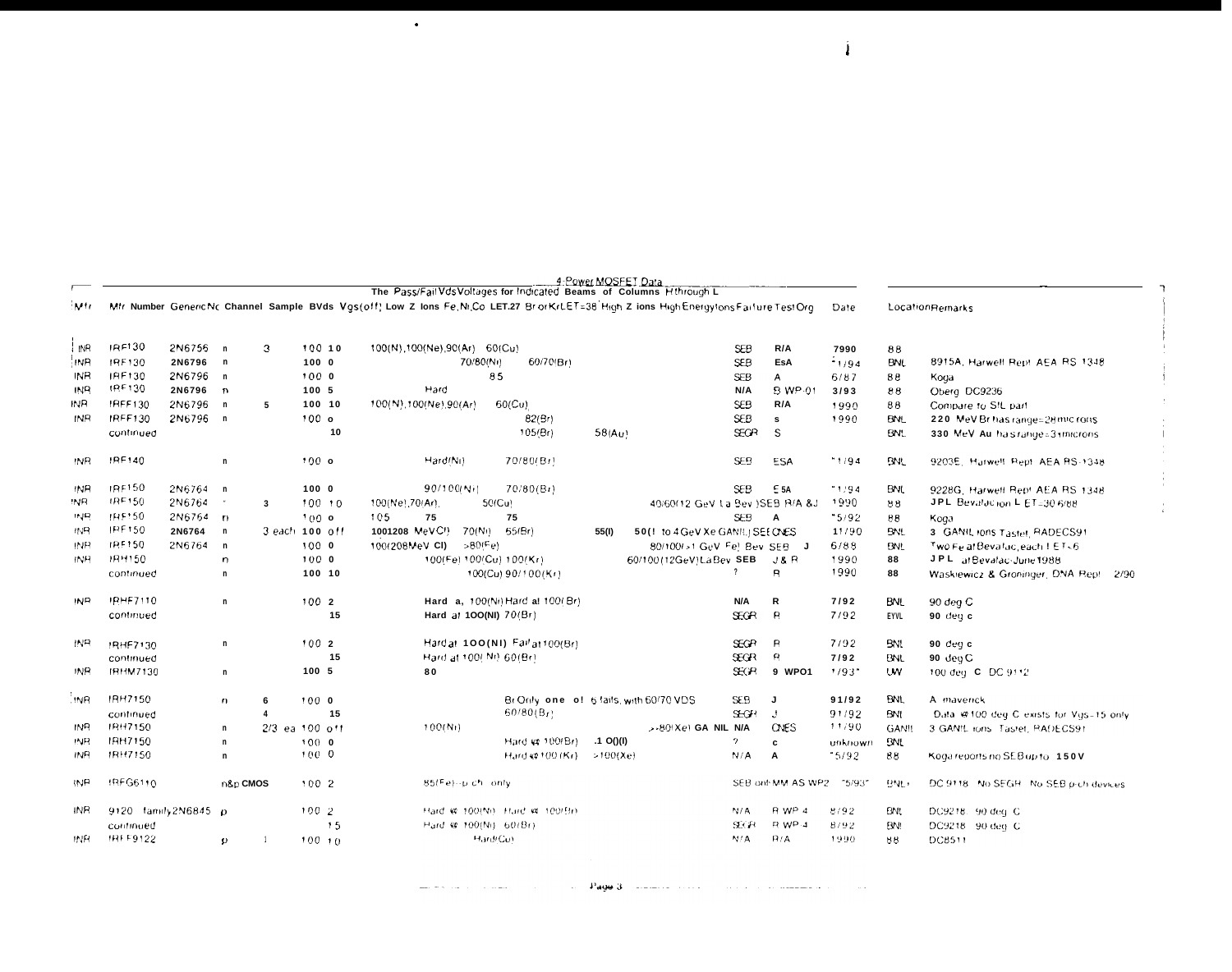|            |                      |          |              |                |         |           |          |                       |                             | 4-Power MOSEET Data<br>The Pass/Fail Vds Voltages for Indicated Beams of Columns H through L                                         |                 |                |                                 |            |                                                     |
|------------|----------------------|----------|--------------|----------------|---------|-----------|----------|-----------------------|-----------------------------|--------------------------------------------------------------------------------------------------------------------------------------|-----------------|----------------|---------------------------------|------------|-----------------------------------------------------|
| lMti       |                      |          |              |                |         |           |          |                       |                             | Mfr Number GenericNc Channel Sample BVds Vgs(off)Low Z lons Fe, Ni, Co LET.27 BrorKrLET=38High Z ions HighEnergylons Failure TestOrg |                 |                | Date                            |            | LocationRemarks                                     |
| . INF      | 9130 family 2N6804 p |          |              |                | 1002    |           |          |                       | Hard @ 100(NI) Hard@100(Br) |                                                                                                                                      | N/A             | <b>P</b> WP-4  | 8/92                            | <b>BNL</b> | DC9141-90 deg c                                     |
|            | continued            |          |              |                |         | 15        |          | Hard @ 100(Ni) 50(Br) |                             |                                                                                                                                      | <b>SEGR</b>     | <b>R</b> WP-4  | 8/92                            | <b>BNL</b> | DC914 + 90 (leg C                                   |
| IN R       | !RHF9130             |          | $\mathbf{o}$ | 5              | 1000    |           |          | Hard @ 100(Ni)        |                             |                                                                                                                                      | N/A             | я              | 4/93                            | <b>BNL</b> | 90 deg. C. First. INP hardened p channel            |
|            | continued            |          |              | 5              |         | 5         |          | Hard @ 100(Ni)        |                             |                                                                                                                                      | N/A             | R              | 4/93                            | BN.        | $90$ deg $C$                                        |
| ' INR      | IRFF9130             | 2N6849   | D            | $\overline{2}$ | 100 10  |           |          | Hard (Cu)             |                             |                                                                                                                                      | N/A             | R/A            | 1990                            | 88         | DC8533, 8547                                        |
| <b>INR</b> | IRFF9130             | 2N6849   | $\mathbf{D}$ |                | 1000    |           |          |                       | Hard @ 100(Br)              |                                                                                                                                      | N/A             | s              | 1987                            | <b>BNL</b> |                                                     |
|            | continued            |          |              |                |         | 0 to 35   |          |                       |                             | pass @ 0(Au)                                                                                                                         | SEGR            | s              | 1987                            | <b>BNL</b> |                                                     |
|            | continued            |          |              |                |         | 36        |          |                       |                             | Fail @ 0(Au)                                                                                                                         | <b>SEGP</b>     | s              | 1987                            | <b>BNL</b> |                                                     |
| INR        | IRF9130              |          | <sub>D</sub> | $\overline{2}$ | 100 10  |           |          |                       | Hard(Cu)                    |                                                                                                                                      | N/A             | R/A            | 1990                            | 88         | DC8406, 8545                                        |
| INR        | continued            |          |              |                |         | 10        |          |                       | Hard (d. 100(%)             |                                                                                                                                      | N/A             | $\mathbf{s}$   | unknown                         | <b>BNL</b> |                                                     |
| INR.       | 1059140              |          | $\mathbf{D}$ | 382            | 1000    |           |          | $60/70$ (Fe)          | 70/80(Br)                   |                                                                                                                                      | <b>SEGP</b>     |                | 91/92                           |            | BNL/88in Anomalous corniganson. Vidis lof Br and Ar |
|            | continued            |          |              | 383            |         | 15        | Hard(Ar) |                       | $40/60$ (Kr)                |                                                                                                                                      | <b>SEGR</b>     |                | 91/92                           | BNL/88in   |                                                     |
| INR.       | JRF9150              |          | p            | 5              | 1000    |           |          | Hard@ 100(NI)         |                             |                                                                                                                                      | N/A             | $\mathsf{R}$   | 12/92                           | <b>BNL</b> | 90 deg $C$                                          |
|            |                      |          |              | 5              | 100 5   |           |          | Hard @ 100(Ni)        |                             |                                                                                                                                      | N/A             | R              | 12/92                           | <b>BNL</b> | $90$ deg $c$                                        |
| <b>INR</b> | <b>IRH9150</b>       |          | 0            |                |         | 1000s5    |          | Hard @ 100(N, )       |                             |                                                                                                                                      | N/A             | Q              | 8/93                            | BNL        | D.C. A9330 Bob Ferndon                              |
| INR        | <b>IRF210</b>        | 2N6784   | $\mathbf{r}$ |                | 2000    |           |          | 140/150(Ni)           | ? 00/120(5, )               |                                                                                                                                      | SEB             | ESA            | "1/94"                          | <b>BNL</b> | 92 28G Harwell Rep! AEARS-1348                      |
| INR.       | IRF210               | 2N6784 n |              |                | 200 off |           |          | < 130(Cu)             |                             |                                                                                                                                      | <b>SEB</b>      | R              | 1990                            | 88         |                                                     |
| INR        | IRF220               |          | n            |                | 200 5   |           |          | 145(Co)               |                             |                                                                                                                                      | <b>SEB</b>      | B WP-01        | $-6/93$                         | 8810       | Am bient=45 deg. C. DC 9218G. W. Will               |
|            | continued            |          |              |                |         | 5         |          | 150(Co)               |                             |                                                                                                                                      | <b>SEB</b>      | <b>B</b> WP-01 | $-6/93$                         | 88m        | 100 deg C W Will                                    |
| INR.       | IRFF220              | 2N6790 n |              |                | 200 5   |           |          | 145(N)                |                             |                                                                                                                                      | SE <sub>B</sub> | R WP-04        | "7/93                           | <b>BNL</b> | DC 9040 Bob Ferndon                                 |
| INR        | IHF230               | 2N6798 n |              |                | 2000    |           |          | 160/170(Ni)           | (140/Bt)                    |                                                                                                                                      | <b>SEB</b>      | <b>ESA</b>     | 1/94                            | <b>BNL</b> | 9228G, Harwell Rept. AEA. RS 1348.                  |
| INR        | <b>IRFF230</b>       | 2N6798 n |              |                | 200 2?  |           |          | (120/C <sub>U</sub> ) |                             |                                                                                                                                      | <b>SEB</b>      | R              | 1990                            | 88         |                                                     |
| INR        | <b>IRFF230</b>       | 2N6798 n |              |                |         | 200 0 & 5 |          | 135(N)                |                             |                                                                                                                                      | <b>SEB</b>      | R              | 17/93                           | <b>BNL</b> | DC 9146 Bob Ferni for                               |
| INR        | <b>IHFF230</b>       | 2N6798   | $\mathbf{r}$ |                | 2000    |           |          |                       | 169(Br)                     | 107(Au)                                                                                                                              |                 |                | SEB(Br)/SEGR (Au) S unknown BNL |            |                                                     |
| :NR        | IRFF230              | 2N6798   | $\bullet$    |                | 2000    |           |          | 140                   |                             |                                                                                                                                      | SEB             | <b>B</b> WP-01 | - 10/93"                        | <b>UW</b>  | DC 9217 Oberg 22 deg C                              |
| INR        | <b>IRFF230</b>       | 2N6798   |              |                | 200 5   |           |          | 120                   |                             |                                                                                                                                      |                 |                | SE B/SEGR B WP-01 1 0/93" UW    |            | Oberg 80 deg c                                      |
| <b>INR</b> | IRF240               |          |              |                | 2000    |           |          | 140/150(Ni)           | 120/130/8rt                 |                                                                                                                                      | <b>SEB</b>      | <b>ESA</b>     | "1/94"                          | BN.        | 9228G, Harwell Rept. AEA. RS1348                    |

 $\langle \cdot \rangle$ 

 $\bullet$ 

 $\overline{\mathbf{1}}$ 

 $\mathbf{j}$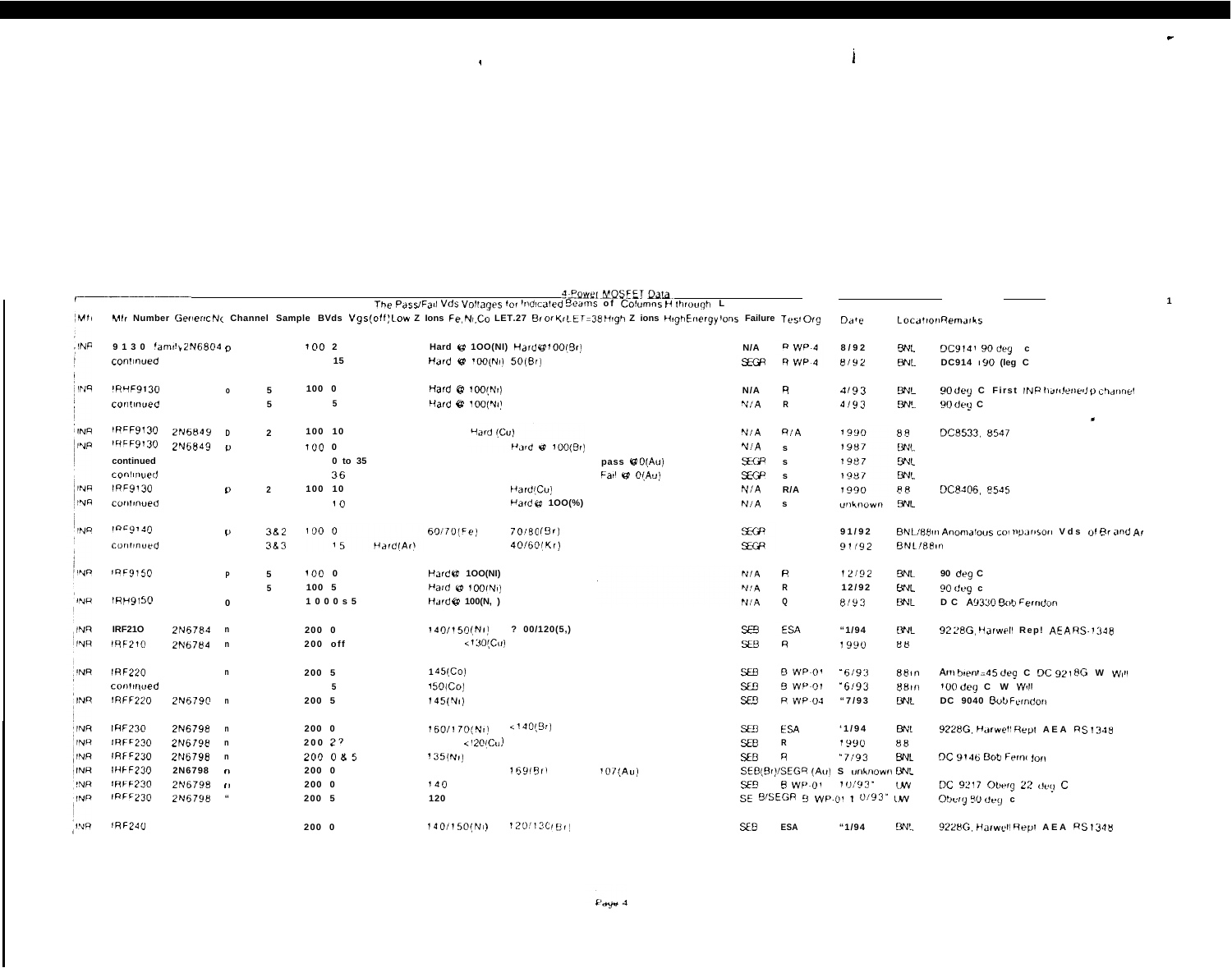|                 |                         |            |              |                 |         |           |                  | The Pass/Fail Vds Voltages for Indicated Beams of Columns Hthrough L |                         |     | 4- Power MOSFET Data |                                                                                                                                            |                |                |                      |              |                                                 |
|-----------------|-------------------------|------------|--------------|-----------------|---------|-----------|------------------|----------------------------------------------------------------------|-------------------------|-----|----------------------|--------------------------------------------------------------------------------------------------------------------------------------------|----------------|----------------|----------------------|--------------|-------------------------------------------------|
| i Mir           |                         |            |              |                 |         |           |                  |                                                                      |                         |     |                      | Mfr Number Generic Nc Channel Sample BVds Vgs(off)Low Z lons Fe, Ni,Co LET.27 Bror Kr LET.38 High Z lons High Energy Ions Failure Test Org |                |                | Date                 |              | LocationRemarks                                 |
| <b>INR</b>      | IRF250                  | 2N6766 'n  |              |                 | "200o   |           |                  | "120/ 140( N.)                                                       | < 120(Br)               |     |                      |                                                                                                                                            | <b>SEB</b>     | <b>ESA</b>     | 1/94                 | <b>BNL</b>   | 9228G, Harwell Rept AEA- RS-1348                |
| INR             | IRF250                  | 2N6766 n   |              |                 | 2000    |           |                  |                                                                      | 150                     | 135 |                      |                                                                                                                                            | <b>SEB</b>     | A              | "9/89"               | 88           | Kooa                                            |
| INR             | IRF250                  | 2N6766 'n  |              |                 | '200 0? |           |                  | 140(Fe), 120(Cu) 100(Kr)                                             |                         |     |                      | 80(La1) 80(La2) SEB                                                                                                                        |                | A & B          | 1988                 |              | 88/Bev Oberg & Kolasinski                       |
|                 | continued               |            |              | $\overline{2}$  |         | 10        |                  | 190( N) 200(Ne) 120(Ar) 90(Cu), 100(Ni) 85(Br) -- 150(Cf-252)        |                         |     |                      |                                                                                                                                            | <b>SEB</b>     | R/A            |                      |              | 1990/1 992 88/BNL Waskiewicz                    |
|                 | continued               |            |              | 3 each          |         | 0!1       | 200(CI-2)135(Ni) |                                                                      | 112(Br)                 |     | (107(1))             | 100(Xe)- GANIL SEB                                                                                                                         |                | OVES           | 11/90                | BNL          | 3 GANILIONS Tastet, RAE) ECS91                  |
| INR             | <b>IRF250</b>           | '2 N7225 n |              |                 | '200 5  |           |                  | 150                                                                  |                         |     |                      |                                                                                                                                            | <b>SEB</b>     | 9 WP-01        | 11/93                | 88           | Temp= 25 deg C                                  |
|                 |                         |            |              |                 |         | 5         |                  | 160                                                                  |                         |     |                      |                                                                                                                                            | <b>SEB</b>     | <b>B</b> WP.01 | 11/93                | 88           | Temp. 100 deg C                                 |
| INR             | IRH7230                 |            | n            | 5               | 200 'o  |           |                  | Hard a! 200 V(Ni)                                                    |                         |     |                      |                                                                                                                                            | N/A            | R              | 12 (92               | BNL          | DC 9042 90 deg C                                |
|                 | copntinued              |            |              | '5              |         | 5         |                  | Hard at 200 V(Ni)                                                    |                         |     |                      |                                                                                                                                            | N/A            | R              | 12/92                | BNI.         | DC 9042 90 deg C                                |
| INR.            | IRHF7230 2N7262         |            | n            |                 | 2002    |           |                  | Hard al 200V(Ni 160/Br)                                              |                         |     |                      |                                                                                                                                            | <b>SEGR</b>    | $\mathsf{R}$   | 7/92                 | <b>BNL</b>   | IR 7xxx = Rad tolerant 90 deg C                 |
|                 | continued               |            |              | '5              |         | '15       |                  | 1 fad at 200 $V(Ni)$ 90(Br)                                          |                         |     |                      |                                                                                                                                            | ŒGR            | $\mathsf{R}$   | 7/92                 | <b>BNL</b>   | 1 of 5 fail - Ni 90 deg C                       |
| <b>INR</b>      | IRH7250                 |            | $\mathsf{n}$ | 4               | 2000    |           |                  |                                                                      | Hard @ 200(Br)          |     |                      |                                                                                                                                            | N/A            | J.             | 91/92                | <b>BNL</b>   |                                                 |
|                 | continued               |            |              | 3.2.4           |         | 15        | 180/200(Ar)      |                                                                      | 160/200(Fe) 120/140(B,) |     |                      |                                                                                                                                            | ЭEGR           | J              | 91/92                | <b>BNL</b>   | Data @100 deg C exists for Br Vgs=15 only 1     |
|                 | continued               |            |              | $\overline{2}$  |         | "20"      |                  |                                                                      | 80(Br)                  |     |                      |                                                                                                                                            | <b>SEGR</b>    | J              | 91/92                | BNL          |                                                 |
| <b>INR</b>      | <b>IRH7250</b>          |            | n            | 2/3 ea '200 off |         |           |                  | 200(Ni)                                                              |                         |     |                      | 200(Xe) GANIL                                                                                                                              | N/A            | <b>CNES</b>    | 1 1/90               | <b>GANIL</b> | 3 GANIL tons Tastet. RADECS91                   |
| IN <sub>R</sub> | <b>IRH7250</b>          |            | n            |                 | 2000    |           |                  | 180(Ni)                                                              |                         |     |                      |                                                                                                                                            | <b>SEGR</b>    | R              | 8/93                 | BN.          | T=90 deg C. DC A9316 Ferndon 818-586-2607       |
|                 | continued               |            |              |                 |         | '5        |                  | 120(Ni)                                                              |                         |     |                      |                                                                                                                                            | SEGR           | R              | 8/93                 | <b>BNL</b>   | T=90 deg C DC A9316 Ferndon 818.5862607 !       |
| -INR            | <b>IRHM7250</b>         |            | $\mathsf{n}$ |                 | 200.95  |           |                  | No failure @ zoo                                                     |                         |     |                      |                                                                                                                                            | N/A            | <b>B</b> WP-01 | 1/94                 | 88 in        | Oberg 100 deg C                                 |
|                 |                         |            |              |                 |         | "12"      |                  | 170                                                                  |                         |     |                      |                                                                                                                                            | <b>SEGR</b>    | <b>B</b> WP-01 | .1 / 94              | 88in         | Oberg 100 deg C                                 |
| : INR           | <b>IRHM8250</b>         |            | n            | ٠4              | "200 'o |           |                  | 140                                                                  |                         |     |                      |                                                                                                                                            | SEGR           | <b>B</b> WP-01 | $1/93$ <sup>-1</sup> | UW           | Oberg 100 deg C                                 |
|                 | continued               |            |              |                 | 200 5   |           |                  | 110                                                                  |                         |     |                      |                                                                                                                                            | <b>SEGR</b>    | <b>B</b> WP-01 | 1/93                 | Lw           | Oberg 100 deg C                                 |
| <b>INR</b>      | 9230 family2N6851 p     |            |              |                 | 200 5   |           |                  | 160                                                                  |                         |     |                      |                                                                                                                                            | $\overline{2}$ | BWP01          | 1993                 | UW?          | SSF Table                                       |
| (INR            | 9 2 3 0 family 2N6851 p |            |              |                 | 200.95  |           |                  | fails at 200                                                         |                         |     |                      |                                                                                                                                            | <b>SEGR</b>    | <b>B</b> WP-01 | $-11/93$             | 88           | Oberg Temp .80 deg C                            |
| INR             | IRF9230                 |            |              |                 | 200 10  |           |                  |                                                                      | Hard @ 200(Br)          |     |                      |                                                                                                                                            | N/A            | s              | unknown              | <b>BNL</b>   |                                                 |
| <b>INR</b>      | IRFF9230                | 2N6851 p   |              |                 | 2000    |           |                  |                                                                      | Hard @ 200(Br)          |     |                      |                                                                                                                                            | N/A            | s              | 1987                 | <b>BNL</b>   |                                                 |
|                 | continued               |            |              |                 |         | $o$ to 35 |                  |                                                                      |                         |     | Pass al O (Au)       |                                                                                                                                            | <b>SEGR</b>    | $\mathbf{s}$   | 1987                 | <b>BNL</b>   |                                                 |
|                 | continued               |            |              |                 |         | 36        |                  |                                                                      |                         |     | Fail at 0 (Au)       |                                                                                                                                            | S€GR           | S              | 1987                 | <b>BNL</b>   |                                                 |
| INR             | IRFF9230                | 2N6851 p   |              |                 |         | 2000 & 5  |                  | Hard(Ni)                                                             |                         |     |                      |                                                                                                                                            | None           | R              | $*8/16/93$           | <b>BNL</b>   | DC A9330 Redesigned Bob Ferndon                 |
| INR             | <b>IRFF9230</b>         | 2N6851 p   |              |                 | 200 10  |           |                  | Hard(Cu)                                                             |                         |     |                      |                                                                                                                                            | None           | P/A            | 1990                 | 88           | DC8607                                          |
| i INR.          | IRF9240                 | 2N7237 P   |              | 262             | 2000    |           |                  | 80/100(Fe)                                                           | 80/100(Bt)              |     |                      |                                                                                                                                            | <b>SEGR</b>    | J.             | 91/92                | <b>BNL</b>   | Same Vds range for Br at 125 deg. C             |
|                 | continued               |            |              | 3, 1, 3         |         | 15        | Haid(Ar)         | 100/120(Fe)                                                          | $80/100$ (Kr)           |     |                      |                                                                                                                                            | X <sub>2</sub> | J              | 91/92                |              | BNL&88in Fe datum @ Vgs= 0(above) is unomallous |
|                 | IRF9240                 |            |              |                 |         | 5         |                  | $<$ 200(Co)                                                          |                         |     |                      |                                                                                                                                            | <b>SHOR</b>    | <b>B</b> WP 01 | 8/93                 | 2            | W. Will 100, deg. C. Temp dependence is SEGR    |
|                 | continued               |            |              |                 |         | 5         |                  | No failu re                                                          |                         |     |                      |                                                                                                                                            | N/A            | B WP 01        | 11/93                | 88m          | Oberg Ambient Compare preceding                 |
|                 |                         |            |              |                 |         |           |                  |                                                                      |                         |     |                      |                                                                                                                                            |                |                |                      |              |                                                 |
|                 |                         |            |              |                 |         |           |                  |                                                                      |                         |     | Page 5               |                                                                                                                                            |                |                |                      |              |                                                 |

 $\mathcal{L}_{\text{max}} = \mathcal{L}_{\text{max}}$ 

 $\sim 1000$ 

Page  $5 - \cdots -$ 

 $\mathbf{i}$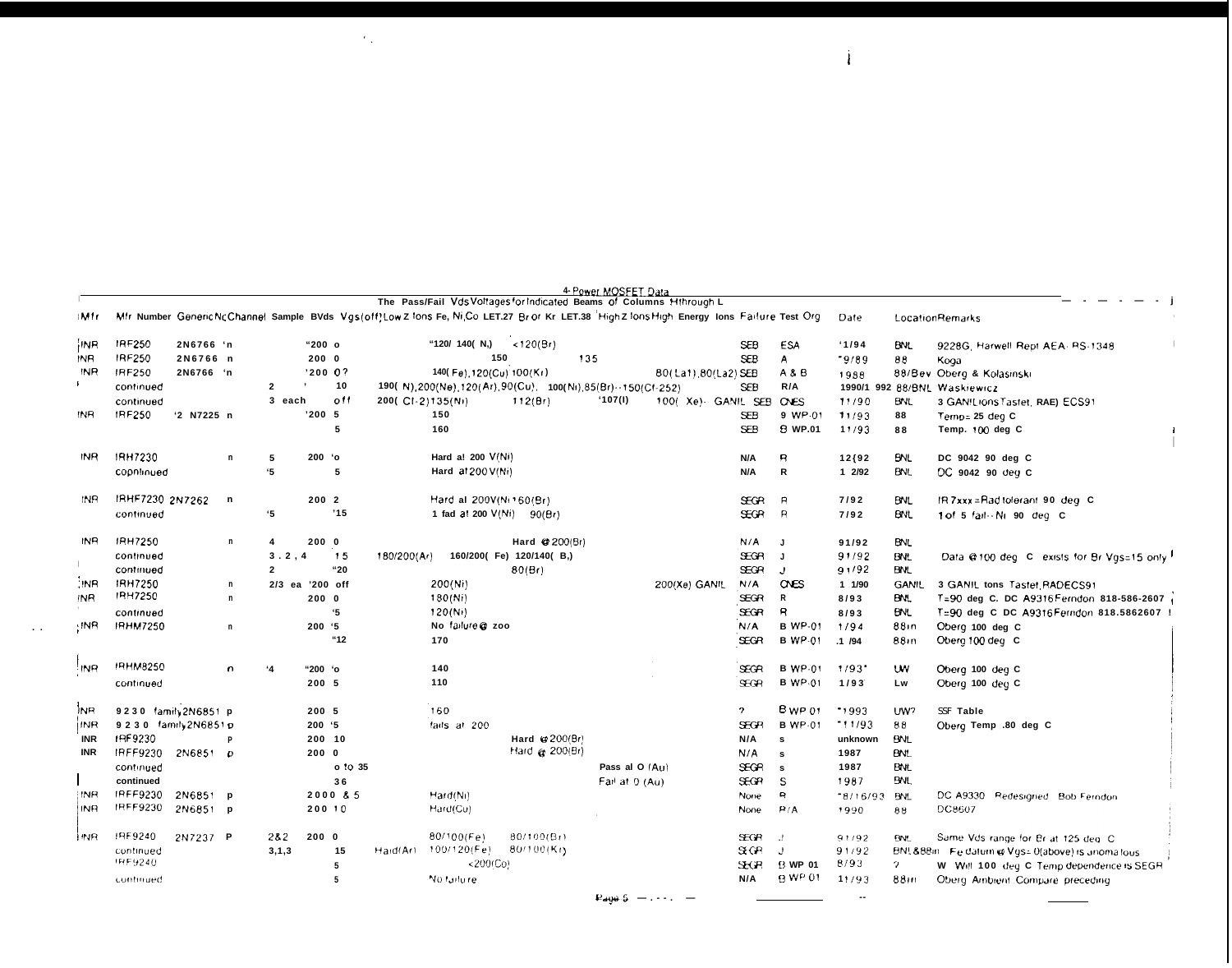|                 |                 |          |              |                    |        |                   |            |               | 4:Power MOSFEI                                                                                                                                                                                                         | W | the contract of the contract of |                 |                |              |                                      |
|-----------------|-----------------|----------|--------------|--------------------|--------|-------------------|------------|---------------|------------------------------------------------------------------------------------------------------------------------------------------------------------------------------------------------------------------------|---|---------------------------------|-----------------|----------------|--------------|--------------------------------------|
| Mfr             |                 |          |              |                    |        |                   |            |               | The Pass/Fail Vds Voltages for Indicated Beams of Columns H through L<br>Mfr Number Generic Nc Channel Sample BVds Vgs(off) Low Z Tons Fe, Ni, Co LET=27 Br or Kr LET=38 High Z Tons High Energy tons Failure Test Org |   |                                 |                 | Date           |              | LocationRemarks                      |
| <b>INR</b>      | <b>IRH254</b>   |          | n            |                    | 250 27 |                   |            |               | Hard(Cu) >225(Kr)                                                                                                                                                                                                      |   | -7                              | R               | 1990           | $\bf 8\,8$   |                                      |
|                 | continued       |          | $\mathbf n$  |                    |        | 250 10            | Hard(Ar)   |               | Hard(Cu) 225/250 (Kr)                                                                                                                                                                                                  |   | ?                               | R               | 1,9%           | 88           |                                      |
| i INR.          | - ?             | 2N6780 n |              |                    | 400 0  |                   |            |               | 200/240/Br)                                                                                                                                                                                                            |   | <b>SEB</b>                      | ESA             | 1/94           | <b>BNL</b>   | Commercial, Harwell Rept AEA RS 1348 |
| <b>INR</b>      | <b>IRF310</b>   | 2N6786 n |              |                    | 400 0  |                   |            | 260/270(Ni)   | 250/260(Br)                                                                                                                                                                                                            |   | <b>SEB</b>                      | <b>ESA</b>      | 11/94          | <b>BNL</b>   | 9228G, Harwell Rept AEA RS-1348      |
| IN <sub>R</sub> | IRFF320         | 2N6792 n |              |                    |        | 400 2?            |            |               | $<$ 260(Cu)                                                                                                                                                                                                            |   | SEB                             | R               | 1990           | 88           | <b>Compare UTRdevice</b>             |
| INR             | IRF330          | 2N6800 n |              |                    | 400 0  |                   |            | 240/260(N))   | 200/240(90                                                                                                                                                                                                             |   | <b>SEB</b>                      | ESA             | $-1/94$        | <b>BNL</b>   | 9228G, Harwell Rept AEA RS-1348      |
| <b>INR</b>      | IRFF330         | 2N6800 n |              |                    | 400 2  |                   |            |               | <235 (Cu) 235(Br)                                                                                                                                                                                                      |   | <b>SEB</b>                      | P               | 7/92           | BNI          | 90 dey C                             |
|                 | continued       |          |              |                    |        | 15                |            |               | 235(Br)                                                                                                                                                                                                                |   | <b>SEB</b>                      | B               | 7/92           | <b>BNL</b>   | 90 deg C                             |
| IN <sub>R</sub> | <b>IRFF330</b>  | 2N6800 n |              |                    | 400 5  |                   |            | 240(LET=28)   |                                                                                                                                                                                                                        |   | <b>SEB</b>                      | <b>B</b> WPO1   | 12/92          | <b>UW</b>    | 100 deg C DC E9115                   |
| <b>INR</b>      | IRF340          |          | $\sqrt{n}$   |                    | 400 0  |                   |            | 250/260(Ni)   | 240/280(Br)                                                                                                                                                                                                            |   | <b>SEB</b>                      | <b>ESA</b>      | 1/94           | <b>BNL</b>   | 9228G Harwell Rept. AEA RS-1348      |
| <b>INR</b>      | IRF340          |          | n            |                    |        | 400 2?            |            | 245           |                                                                                                                                                                                                                        |   | <b>SEB</b>                      | MM-AS wP2 "8/93 |                | BNL?         | DC 8924,9031,9110 Dr T Rao Sahib     |
| INR             | IRF350          | 2N6768 n |              |                    | 400 7  |                   |            |               |                                                                                                                                                                                                                        |   | 130 (LET=32) SEB                | <b>CNES</b>     | 1992           | <b>GAN!L</b> | Dufour et al 92 EEE Workshop         |
| 'INR            | <b>IRF350</b>   | 2N6768   | $\mathbf n$  |                    | 400 5  |                   |            | 260           |                                                                                                                                                                                                                        |   | <b>SEB</b>                      | <b>B</b> WP-01  | $-6/93$        | 88in         | Oberg VIII=280 at 100 deg C          |
| INR             | IRF350          | 2N6768 n |              |                    | 400 0  |                   |            | 260/2 80(Ni)  | 200/240(Br)                                                                                                                                                                                                            |   | <b>SEB</b>                      | <b>ESA</b>      | $-1/94$        | <b>BNL</b>   | 9228G, Harwell Rept. AEA RS1348      |
| IN <sub>R</sub> | <b>IRH7360</b>  |          | $\mathbf{u}$ |                    | 400 7  |                   | Hard @ 400 |               |                                                                                                                                                                                                                        |   | N/A                             | <b>INR</b>      | 1/93           | <b>BNL</b>   | IR 7xxx Rad toterar #                |
| INR.            | <b>IRHM7360</b> |          | n            | 6(Nt)              |        | 400 0 to 2        |            | 175/200(Ni)   | 220/Br)                                                                                                                                                                                                                |   | <b>SEGR</b>                     | B               | 7/92&4/93      | <b>BNL</b>   | 90 deg C                             |
|                 | continued       |          |              | 5(N <sub>1</sub> ) |        | 5                 |            | 175/200(Ni)   |                                                                                                                                                                                                                        |   | <b>SEGR</b>                     | $\mathsf{R}$    | 12/92&4/93 BNL |              | 90 deg C                             |
|                 | continued       |          |              | 5(N)               |        | $\overline{7}$    |            | 175/200(Ni)   |                                                                                                                                                                                                                        |   | <b>SECP</b>                     | $\mathbf{R}$    | 4/93           | <b>BNL</b>   | 90 deg c                             |
|                 | continued       |          |              |                    |        | 15                |            | No data       | 125(Br)                                                                                                                                                                                                                |   | <b>SECR</b>                     | $\mathsf{R}$    | 7/92           | <b>BNL</b>   | 90 deg C                             |
| IN <sub>R</sub> | IRF360          |          | n.           | 4                  | 400 ?2 |                   |            | 225/250       |                                                                                                                                                                                                                        |   | <b>SEGR</b>                     | HON WP 2 2/93   |                | <b>BNL</b>   | DC9238G                              |
|                 | continued       |          |              |                    |        | 12                |            |               | < 250                                                                                                                                                                                                                  |   | <b>SEB</b>                      |                 |                |              |                                      |
|                 | continued       |          |              |                    |        | $+/-12$ (dynamic) |            | >300          | .250                                                                                                                                                                                                                   |   | <b>SEB</b>                      |                 |                |              |                                      |
| INR.            | IRF360          |          | n            | 5&4                | 400 0  |                   |            | 220/230(Ni)   | 225/250(Br)                                                                                                                                                                                                            |   | <b>SEB</b>                      | R               | 9 812/92 BNL   |              | DC9143 B, 90 deg C N, @ room T       |
|                 | continued       |          |              | 581                |        | 5                 |            | 220/250(N)    | 225/250(Br)                                                                                                                                                                                                            |   | SEB                             |                 |                |              |                                      |
| <b>INR</b>      | IR 420          | 2N6794 n |              |                    | 500 5  |                   |            | 300 at high T |                                                                                                                                                                                                                        |   | <b>SEB</b>                      | <b>B</b> WP-01  | 11/93          | 88           | Oberg D alum at 1.00 deg C only      |

 $\mathbf{i}$ 

 $\bullet$ 

ï

 $\bullet$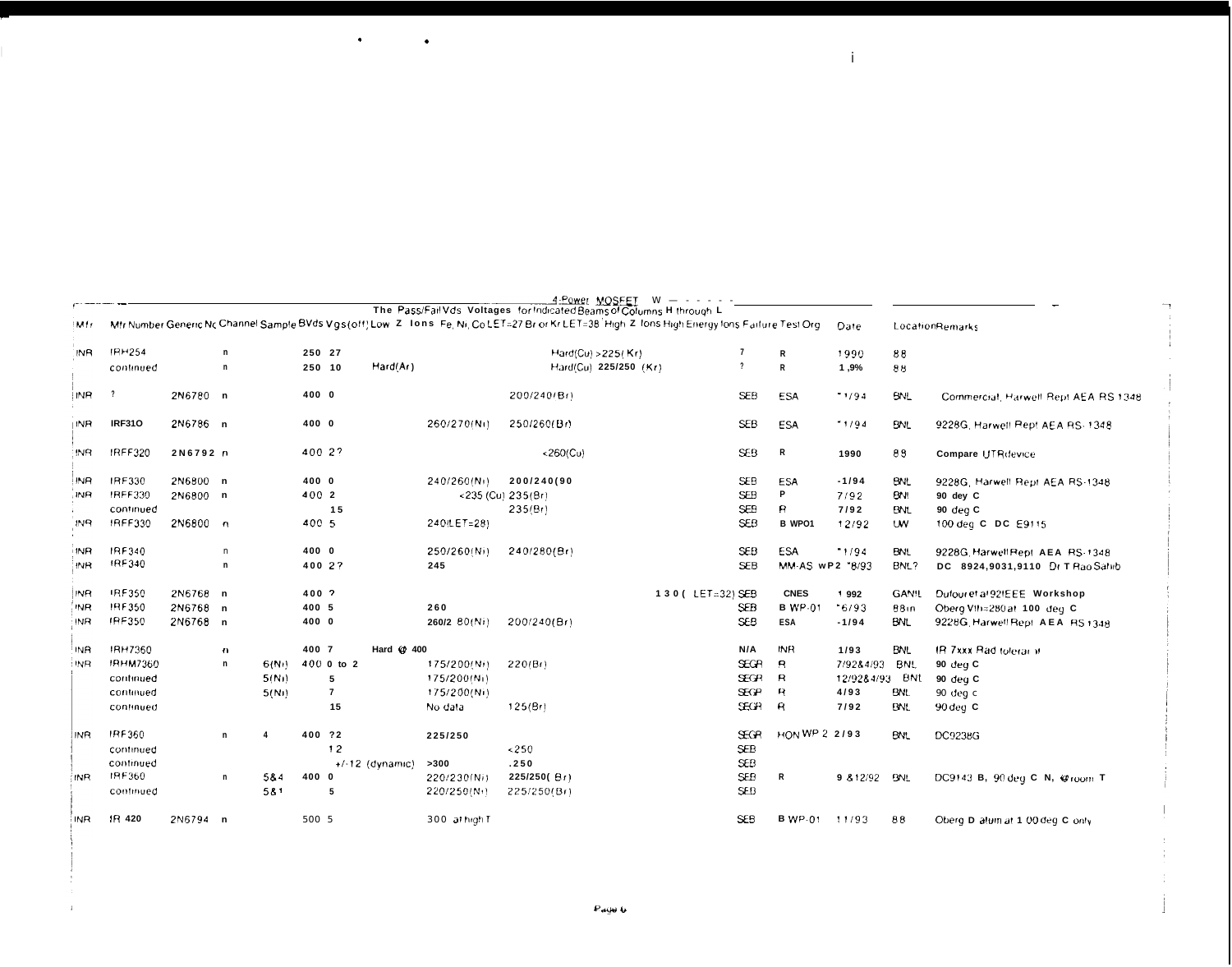|            |                 |             |              |                 |          |                                    |                         |                         |                                                                      | 4-Power MOSFET Data |                                                                                                                                             |             |                       |                        |                          |                                           |
|------------|-----------------|-------------|--------------|-----------------|----------|------------------------------------|-------------------------|-------------------------|----------------------------------------------------------------------|---------------------|---------------------------------------------------------------------------------------------------------------------------------------------|-------------|-----------------------|------------------------|--------------------------|-------------------------------------------|
| Mfr        |                 |             |              |                 |          |                                    |                         |                         | The Pass/Fail Vds Voltages for Indicated Beams of Columns Hthrough L |                     | Mfr Number Generic Nc Channel, Sample, BVds Vgs(off) Low Z Ions Fe, Ni, Co LET=27 BrorKrLET=38 High Z Ions HighEnergy Ions Failure Test Org |             |                       | Dale                   |                          | Location Remarks                          |
| <b>INR</b> | IRF430          | 2N6802 n    |              |                 | 500 'o   |                                    |                         | 300/350(Ni)             | 320(Br)                                                              |                     |                                                                                                                                             | <b>SEB</b>  | <b>ESA</b>            | .1 / 94                | BNL                      | 9228G, Ha rwell Rept AEA-RS- 1348         |
| INR        | IPF430          | 2N6762 n    |              |                 | .500 "7  |                                    |                         |                         | <310/Cu)                                                             |                     |                                                                                                                                             | SEB         | R                     | 1990                   | 88                       |                                           |
| INR        | <b>IRFF430</b>  | '2 N6802 n  |              |                 | $,500$ ? |                                    |                         |                         |                                                                      | 500(Au)             |                                                                                                                                             |             | JH                    |                        | <b>BNL</b>               | Au has inadequate range = 27 mic          |
| INR        | <b>IRFF430</b>  | '2 N6802 "n |              |                 | 500 ?    |                                    |                         |                         |                                                                      | 275( $LET = 100$ )  |                                                                                                                                             | SEB         | JH.                   |                        | BNL                      | J Kinnison                                |
| <b>INR</b> | <b>IRFF430</b>  | '2 N6802 n  |              |                 | 500 '5   |                                    |                         | 325                     |                                                                      |                     |                                                                                                                                             | <b>SEB</b>  | <b>B</b> WP-01        | "4/93                  | 88in                     | Oberg ambient .45 deg C>                  |
|            | (con            | tinued)     |              |                 |          | $\epsilon\epsilon$<br>$\mathbf{1}$ | $\overline{\mathbf{2}}$ | 325                     |                                                                      |                     |                                                                                                                                             | <b>SEP</b>  | <b>B</b> WP-01        | "10/93                 | <b>UW</b>                | Oberg Temp= 100 deg C                     |
| INR        | IRF440          |             | $\mathbf{r}$ |                 | 500      |                                    | $\degree$ O             | 300/350(Ni)             | 250/300(Br)                                                          |                     |                                                                                                                                             | <b>SEB</b>  | <b>ESA</b>            | 1/94                   | <b>BML</b>               | 9228G, Harwell Rept AEA: RS-1 348         |
| INR        | IRF440          |             | n            |                 | 500 5    |                                    |                         | 300                     |                                                                      |                     |                                                                                                                                             | <b>SEB</b>  | <b>B</b> WP-01        | 6/93                   | 88                       | Oberg ambient .45 deg C                   |
| <b>INR</b> | 1RF440          |             | $\mathbf n$  |                 | 500 * 12 |                                    |                         | 325                     |                                                                      |                     |                                                                                                                                             | <b>SEB</b>  | <b>B</b> WP-01        | 6/93                   | 88                       | Oberg Temp =100 deg C                     |
| INR        |                 | 2N6820??n   |              |                 | $'$ ? 5  |                                    |                         | "350                    |                                                                      |                     |                                                                                                                                             | <b>SEGR</b> | <b>B</b> WP-01        | 6/93                   | UW?                      | W Will DC 9225                            |
| <b>INR</b> | <b>IREM450</b>  | 2N7227 n    |              |                 | 500      |                                    |                         | o370(LET=15)350(LET=30) | 320 (LET=40)                                                         |                     |                                                                                                                                             | <b>SEB</b>  | A                     | .9/93                  | 88                       | Koga has cross sections for each LE       |
| INR        | <b>IRFM450</b>  | 2N7227 n    |              |                 | 500 ?    |                                    | 350(CI)                 | 300(Ni)                 | 275(Br)                                                              | 250(1)              |                                                                                                                                             | <b>SEB</b>  | CNES                  | 11/90                  | <b>BNL</b>               |                                           |
| INR        | IQ F450         | 2N6770 n    |              |                 | 500 0    |                                    |                         | 300/350(Ni)             | 300 $(Bt)$                                                           |                     |                                                                                                                                             | <b>SEB</b>  | <b>ESA</b>            | .1 / 94                | <b>BNL</b>               | 9228G, Harwell Rept. A.E.A., RS 1348.     |
| INR        | IRF450          | 2N6770 n    |              | 5 & 1           | 500 "O   |                                    |                         | 290/300( N,)            | 275/300(Br)                                                          |                     |                                                                                                                                             | <b>SEB</b>  | P.                    | 9 & 12/92 BNL          |                          | Br @ 90 deg C. Ni @ room T                |
|            | continued       |             |              | 583             |          | 5                                  |                         | 290/300(Ni)             | 275/300(Br)                                                          |                     |                                                                                                                                             | <b>SEB</b>  | R                     | 9 & 12/92 BNL          |                          | Br @ 90 deg C : Ni @ rooin T              |
| INR        | IRF450          | 2N6770 n    |              |                 | $.500$ ? |                                    |                         |                         |                                                                      |                     | 250 ( LET=23) SEB                                                                                                                           |             | <b>ONES</b>           | 1992                   | <b>GANIL</b>             | Dufour et al 92FEEE Workshop              |
| <b>INR</b> | <b>IRH450</b>   |             | n            | 2/4 ea "500 off |          |                                    |                         |                         | 350(Br)                                                              | 325(1)              | 250( Xe)-GAN/L SEB                                                                                                                          |             | <b>CNES</b>           | 11/90                  | <b>BNL</b>               | 3 GANIL Ions TastetRADECS91               |
| <b>INB</b> | <b>IRH7450</b>  |             | n            |                 | 500 ?    |                                    |                         |                         | 310(Br)                                                              |                     |                                                                                                                                             | <b>SEB</b>  | <b>CNES</b>           | 1990                   | $\overline{\phantom{a}}$ |                                           |
| <b>INR</b> | IRH7450         | 2N6770 n    |              | 585             |          | 500 "o to 2                        |                         | 300/325/Ni)             | 250/275(Br)                                                          | < 120(1)            |                                                                                                                                             | SEGR        |                       | R & C(fonty) 7,9,12/92 | <b>BNL</b>               | R 90 deg C Epi=40-50 mic for high V parts |
|            | cont inued      |             |              | 584             |          | 5                                  |                         | 275/300(Ni)             | 225/250(Br)                                                          |                     |                                                                                                                                             | <b>SEGR</b> | R                     | 9 & 12/92 BNL          |                          | 90 deg C                                  |
|            | continued       |             |              |                 |          | 15                                 |                         | "No data                | 155(Br)                                                              |                     |                                                                                                                                             | SEGR        | R                     | 17/92                  | <b>BNL</b>               | 90 deg C                                  |
| 'INR       | <b>IRHM7450</b> |             | n            |                 | 500 '5   |                                    |                         | 300                     |                                                                      |                     |                                                                                                                                             | <b>SEGR</b> | <b>B</b> WP-01        | 11/93                  | <b>UW</b>                | Oberg Temp= 100 deg C                     |
| !NR        | IRGAC50U        | <b>IGBT</b> | $\mathbf{r}$ | 2(Ni)           | 600 0    |                                    |                         | 340/350(Ni)             |                                                                      |                     |                                                                                                                                             | <b>SEB</b>  | R                     | 12/92                  | BNL                      | room T                                    |
|            | continued       | <b>IGBT</b> |              | $2(Ni)$ '600 5  |          |                                    |                         | 340/350(Ni)             |                                                                      |                     |                                                                                                                                             | <b>SEB</b>  | $\mathbf{R}$          | 12/92                  | <b>BNL</b>               | room T                                    |
| : INR      | IRGAC50U IGBT   |             | n.           |                 | 600 5    |                                    |                         | 380(Co)                 |                                                                      |                     |                                                                                                                                             | <b>SEB</b>  | <b>B</b> WP-01        | 6/93                   | 88                       | DC 9300 W Will Temp .25 deg C             |
| INR        | IRFAG30         |             | $\mathsf{n}$ |                 | '10005   |                                    |                         | 400                     |                                                                      |                     |                                                                                                                                             |             | SEGR/SEB B WP-01 6/93 |                        | 88                       | DC 9227, W Will Temp .45 deg C            |
| <b>INR</b> | IRFAG30         |             | n            |                 | 1000 5   |                                    |                         | 450                     |                                                                      |                     |                                                                                                                                             |             | SEGR/SEB B WP-01 6/93 |                        | 88                       | DC 9227 W Will Temp . 100 deg C           |

the contract of the contract of the contract of the contract of the contract of

 $\sim$ 

 $P_499 - -$ 

 $\mathcal{L}_{\mathcal{A}}$ 

 $\sim$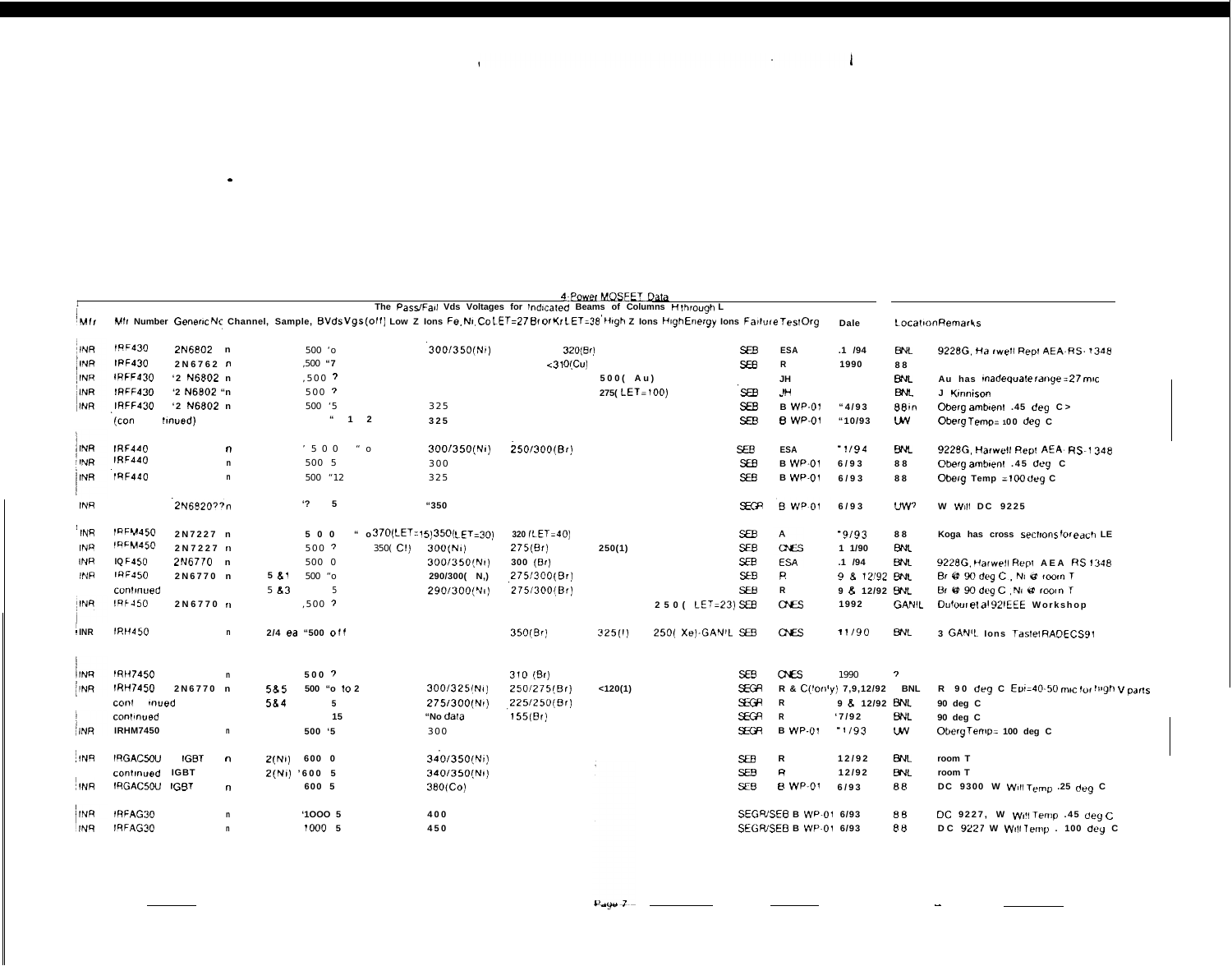|                                 |                                                    |                      |                                  |                |                          |             |                                                        | The Pass/Fail Vds Voltages for Indicated Beams of Columns Hithrough L                                                                      |                         |                            |                            |                              |                          |                                                                                       |
|---------------------------------|----------------------------------------------------|----------------------|----------------------------------|----------------|--------------------------|-------------|--------------------------------------------------------|--------------------------------------------------------------------------------------------------------------------------------------------|-------------------------|----------------------------|----------------------------|------------------------------|--------------------------|---------------------------------------------------------------------------------------|
| Mtr.                            |                                                    |                      |                                  |                |                          |             |                                                        | Mfr Number Generic N< Channel Sample BVds Vgs(off)Low Z lons Fe, Ni, Co LET=27 Bror KrLET=38 High Z 'ens High Energy lons Failure Test Org |                         |                            |                            | Date                         |                          | <b>Location Remarks</b>                                                               |
| <b>HAR</b><br><b>HAR</b>        | IRF130<br><b>FRM130</b><br>HAR 130 family 2N6756 n | 2N6796 n<br>2N7271 n |                                  |                | 100 5<br>1005<br>100 5   | 41          | 40(Co)<br>100                                          |                                                                                                                                            | $\cdot$                 | <b>SEB</b><br>None         | Bwp-01<br>Harris<br>Harris | 4/93<br>-? 993"<br>., 1993 - | 88in<br>BNL?<br>BNL?     | M9226 Oberg. Same. result at 45, & 100 deg. C<br><b>SSF Table</b><br><b>SSF Table</b> |
| HAR                             | <b>FRM140D1</b>                                    | 2N7283 n             | $\overline{2}$                   |                | 1000                     |             |                                                        | .70/80 (B)                                                                                                                                 |                         | <b>EGR</b>                 | J                          | 91/92                        | <b>BNL</b>               | Data @100 deg C exists for Vgs=0 & 15                                                 |
| <b>HAR</b>                      | continued<br>FRM140                                | 2N7283 n             |                                  | 3 <sup>u</sup> | 15<br>100 5              | 98          |                                                        | 20/40(Kt)                                                                                                                                  | $\overline{\mathbf{?}}$ | <b>SEGR</b>                | J<br>Harris                | 91/92<br>-1993-              | 88-in<br>BNL?            | "HAR says these are not latest technology<br><b>SSF Table</b>                         |
| <b>HAR</b>                      | <b>FRK150R</b><br>continued                        | 2N7291 n             | 5<br>$\overline{\mathbf{4}}$     |                | 100 <sub>o</sub><br>5    |             | 80/100(Ni)<br>80/100(Ni)                               |                                                                                                                                            |                         | <b>SEGR</b><br><b>EGP</b>  | R WP-4<br>RWP4             | 12/92<br>12/92               | <b>BNL</b><br><b>BNL</b> | 90 deg C<br>$90$ deg c                                                                |
| HAR.                            | <b>FRK150</b>                                      | 2N7291 n             |                                  |                | 1005                     | 97          |                                                        |                                                                                                                                            | $\gamma$                |                            | Ha, ris                    | 1993-                        | BNL?                     | SSF Table                                                                             |
| <b>HAR</b><br><b>HAR</b>        | F RK 1600<br><b>FRK160</b>                         | 2N7299 n<br>2N7299 n | $\overline{2}$                   |                | 100 <sub>o</sub><br>1005 |             | No 'ailure at 100                                      | 70/80(Bt)                                                                                                                                  |                         | <b>SEGR</b><br>N/A         | J.<br>Harris               | 91/92<br>"1993"              | <b>BNL</b><br>BNL?       | <b>SSF Table</b>                                                                      |
| <b>HAR</b>                      | 9 i1 o family RFL1P10 D                            |                      |                                  |                | $100 \le l = 10$         |             |                                                        | Hard @ 100                                                                                                                                 | N/A                     |                            | R                          | 1992                         | <b>BNL</b>               | for device coded data                                                                 |
| <b>HAR</b>                      | 9130 family2N6849 P                                |                      |                                  |                | 1005                     |             | No failure at 100                                      |                                                                                                                                            | N/A                     |                            | <b>B</b> WP 01             | $-3/93$                      | 88in                     | Oberg Rm Temp                                                                         |
| HAR                             | FRM9140R<br>continued                              |                      | 4<br>P                           | 383            | 1000<br>15               | 90/100 (Ar) |                                                        | 60/70(Br)<br>30/40(Br)                                                                                                                     |                         | <b>SEGR</b><br><b>EGR</b>  | J                          | 91/92<br>91/91               | BNL<br>BNL               | of 3 SEGR for A,                                                                      |
| HAR                             | FRK9150R 2N7322 P<br>con                           | tinued               |                                  | 5 & 5<br>5 & 5 | 1000<br>5                |             | Hard (# 100(NI) 60/70(Br)<br>Hard @ 100(Ni) 50/60 (Br) |                                                                                                                                            |                         | <b>SEGR</b><br><b>SEGR</b> | <b>R</b> WP-4              | 12/92                        | <b>BNL</b>               | DC928x 90 deg C><br>90 deg c                                                          |
| <b>HAR</b>                      | IRF9150<br>continued                               |                      | P                                |                | $100 - 0$<br>10          |             |                                                        | Hard @ 100V<br>Fail @ 100                                                                                                                  | N/A                     | SEGR                       | R                          | 1992                         | <b>BNL</b>               | DC901O                                                                                |
| <b>HAR</b><br><b>HAR</b>        | <b>FRK9160</b><br>FRK9160R 2N7328                  |                      | 3<br>Ð<br>5<br>$\mathbf{D}$      |                | 1000<br>too o            |             | 80/90/Ni)                                              | 60/70(Bt)                                                                                                                                  |                         | <b>SEGP</b><br>SECR.       | Ĵ<br>$\mathsf{R}$          | 91/92<br>12/92               | BN.<br><b>BML</b>        | 90 deg. C. Compare FRK9150R                                                           |
|                                 | continued                                          |                      | $\overline{\mathbf{3}}$          |                | 5                        |             | 70/80/N)                                               |                                                                                                                                            |                         | <b>SECP</b>                | $\mathbf{R}$               | 12/92                        | <b>ENL</b>               | 90 deg. C. Compare ERK9150R.                                                          |
| <b>HAR</b>                      | <b>FRM230R</b><br>continued                        | 2N7274 n             | $\overline{2}$<br>$\overline{2}$ |                | 2000<br>5                |             | $160/180(N_H)$<br>160/180(Ni)                          |                                                                                                                                            |                         | <b>SEGR</b><br><b>SEGR</b> | R<br>$\mathbf{R}$          | 12/92<br>12/92               | BNL<br>BNL               | 90 deg C Compare FRK250R<br>90 deg C Compare F HK250R                                 |
| <sup>11</sup> IAR<br><b>HAR</b> | FRM230<br>FRK230R                                  | 2N7274 n             | $\mathbf n$                      |                | 200 5<br>2000            | 166         | 140(Nt)                                                |                                                                                                                                            | $\overline{ }$          |                            | Harris<br>R. WP.04         | "1993"                       | BNL?<br><b>BNI</b>       | SSF Table<br>$Temo - 2$                                                               |
|                                 | continued                                          |                      |                                  |                | 5                        |             | 120(Nt)                                                |                                                                                                                                            |                         |                            | R WP 04                    |                              | EN!                      | Temp 2                                                                                |

 $\mathcal{L}^{\mathcal{L}}(\mathcal{L}^{\mathcal{L}})$  and  $\mathcal{L}^{\mathcal{L}}(\mathcal{L}^{\mathcal{L}})$  and  $\mathcal{L}^{\mathcal{L}}(\mathcal{L}^{\mathcal{L}})$ 

 $\mathbf{A}^{\text{max}}$ 

 $\sim$ 

 $\mathbf{I}$ 

and a series of **Page 8** compared model in the compared model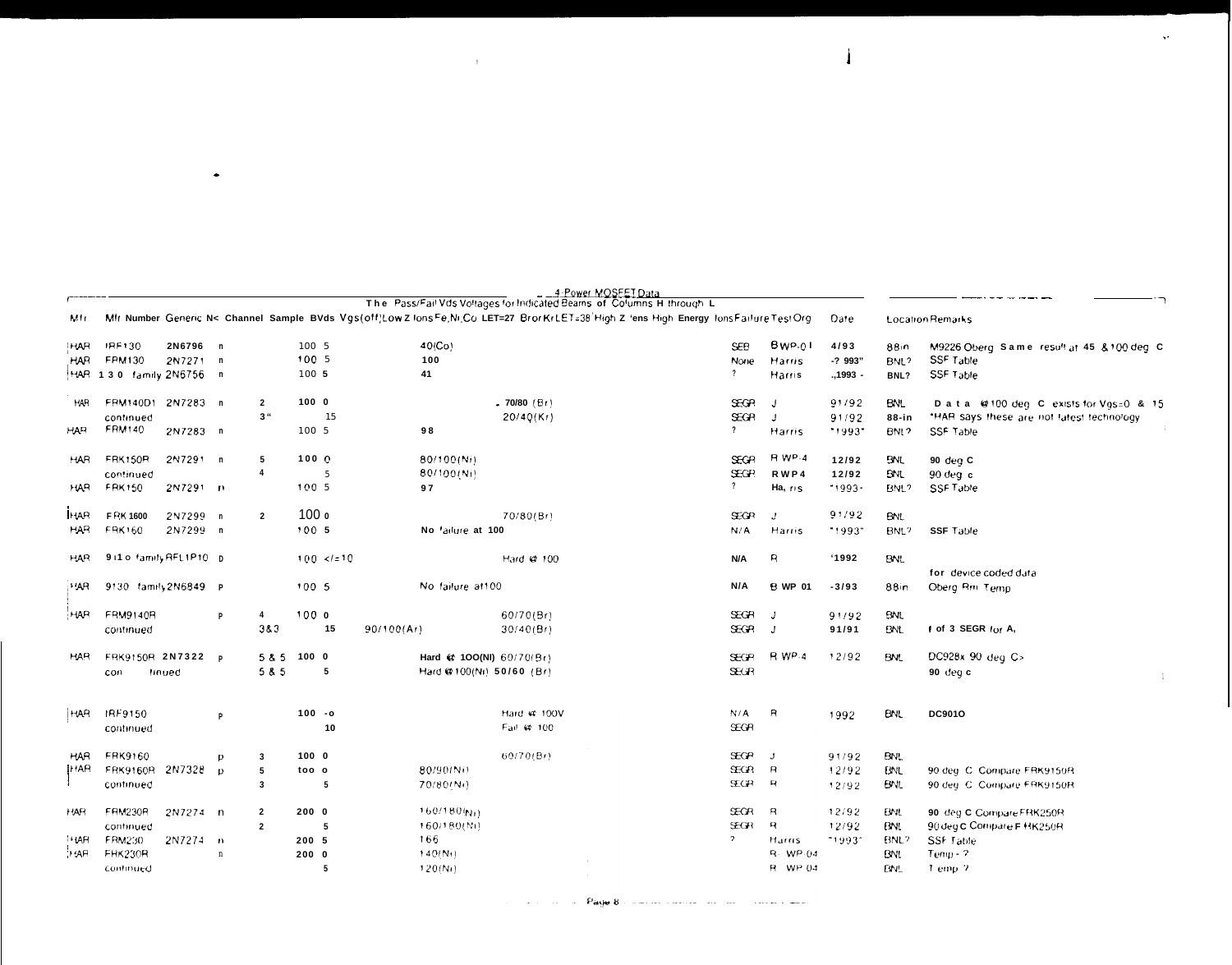|                                        |                                 |                                                                   |                             |                     |                         |       |                                   |                                      | The Pass/Fail Vds Voltages for Indicated Beams of Columns H through L                                                                  |                                |                                                                   |                   |                              |                                                                                                     |
|----------------------------------------|---------------------------------|-------------------------------------------------------------------|-----------------------------|---------------------|-------------------------|-------|-----------------------------------|--------------------------------------|----------------------------------------------------------------------------------------------------------------------------------------|--------------------------------|-------------------------------------------------------------------|-------------------|------------------------------|-----------------------------------------------------------------------------------------------------|
| (Mir.                                  |                                 |                                                                   |                             |                     |                         |       |                                   |                                      | Mfr Number GenericNc Channel Sample BVds Vgs(off)Low Z Ions Fe.Nr.Co.LET=27Br orKrLET=38, High Z Ions HighEnergy Ions Failure Test Org |                                |                                                                   | Date              |                              | LocationRemarks                                                                                     |
| <b>HAR</b><br><b>HAR</b><br><b>HAR</b> | continued                       | 230 family 2N6758 n<br>230 family 2N6798 n<br>230 family 2N6798 n |                             |                     | 200 5<br>200 5<br>200 5 | $5 -$ | 64<br>70<br>70<br>80              |                                      |                                                                                                                                        | <sup>2</sup><br>$\overline{7}$ | Harris<br>Harris<br>SEB/SEGR B WP-013/93<br>SEB/SEGR B WP-01 J/93 | "1993"<br>1993    | BNL?<br>BNL?<br>88in<br>88in | <b>SSF Table</b><br><b>SSF Table</b><br>W Will DC M9227 T= 45 deg C<br>W Will DC M9227 T. 100 deg C |
| HAR.                                   | FRM24001 2N7285 n<br>continued  |                                                                   |                             | 2.52<br>$\cdot$     | 200 0                   | 15    | 60/t $OO(Fe)$<br>180/2oo(AT)      | "80/100(Br)                          |                                                                                                                                        | SEGR.<br><b>SEB</b>            | J<br>J                                                            | 91/92<br>91/92    | BNL<br>$88 - n$              | 100 deg C data has Vds(th)60/80(Br)<br>100 deg C data has no SEB "Not lates!                        |
| ндп.                                   | <b>FRK250R</b><br>continued     | 2N7293                                                            | $\overline{a}$              | 483<br>481          | 200 0                   | 5     | 140/160(Ni)<br>120/140(Ni)        | 80/100(Br)<br>80/100(Br)             |                                                                                                                                        | <b>SEGR</b><br>SEGR            | <b>B</b> WP.4                                                     | 1 & 9/92 BNL      |                              | 90 deg C Compare FRK230R<br>90 deg C                                                                |
| <b>HAR</b>                             | IRF9230                         |                                                                   | P                           |                     | 2001                    |       |                                   |                                      | 80/90(1)                                                                                                                               | $\overline{a}$                 | c                                                                 | unknown           | <b>BNL</b>                   |                                                                                                     |
| <b>HAR</b>                             | <b>FRM9240R</b><br>continued    | 2N7318                                                            | Þ                           | 583                 | 200 0                   | 15    | $60/80(Ar)$ 100/120(Fe)           | Hard @ 200( Fe) 80/100(Br)<br>50(Br) |                                                                                                                                        | SEGR<br>9£GR                   | ں ۔<br>J                                                          | 91/92<br>91/92    | 8NL<br>BNL/88-in             | At 8.5 deg C, Vds(Fe)=120/180 @ Vgs=0<br>Hard @200 for Ne                                           |
| HAR.                                   | <b>FRM9250</b><br>continued     |                                                                   | $\mathbf{D}$                | 3<br>$\mathfrak{Z}$ | 200 0                   | 15    | Hard @ 200(Ni)<br>Hard @ 200 (Ni) |                                      |                                                                                                                                        | N/A<br>N/A                     | J.<br>J                                                           | 12/93<br>12/93    | <b>BNL</b><br><b>BNL</b>     | 1 of 3 older version failed at Vds=200/Vgs= 0<br>Older version not lested at Vds=15                 |
| HAR<br><b>HAR</b>                      | <b>FRL234R</b><br><b>FRM234</b> |                                                                   | $\mathsf{n}$<br>$\mathbf n$ | 5                   | 250 0<br>250 5          |       | 175/200 (Ni)<br>238(Pass)         |                                      |                                                                                                                                        | <b>SEGR</b><br>$\mathcal{P}$   | R<br>Harris                                                       | 3/93<br>"1993"    | BNL<br>BNL?                  | 90 deg C DC 9312<br>SSF Table                                                                       |
| HAR.                                   | <b>FRK2640</b>                  | 2N7303                                                            |                             |                     | 250 5                   |       | 160                               |                                      |                                                                                                                                        | S£GR                           | 9 WP-01                                                           | 1 1/93            | UW&88                        | Room temp & 100 deg C                                                                               |
| <b>HAR</b>                             | <b>IRHM7360</b><br>continued    |                                                                   | $\mathsf n$                 | 2844000<br>283      |                         | 5     | 225/250(Ni)<br>175/200 (N+)       | 175/200(Br)<br>200/225(Br)           |                                                                                                                                        | <b>SEGR</b><br>SEGR            | $\mathsf{R}$                                                      | 9/92              | <b>BNL</b>                   | 90 deg C<br>90 deg C                                                                                |
| <b>HAR</b>                             |                                 | 2N6800 n<br>continued n                                           |                             |                     | 400 5                   | -5    | 130<br>130                        |                                      |                                                                                                                                        | SEB<br><b>SEB</b>              | <b>B</b> WP-01<br>B WPO,                                          | 1/93<br>1/93      | UW.<br><b>UW</b>             | $DC8830$ Temp = 28 deg C<br>Temp . 100 deg. C. See preceding                                        |
| HAR                                    | continued                       | 4.2.0 family 2N6794 n                                             |                             |                     | 500 0                   | 5     | 220<br>25 <sub>O</sub>            |                                      |                                                                                                                                        | SEB<br><b>SEB</b>              | B WPO1<br><b>B</b> WP-01                                          | $-12/92$<br>12/92 | <b>UW</b><br><b>UW</b>       | Oberg Temp= 22 deg C<br>Oberg Temp= 80 deg C                                                        |
| <b>HAR</b>                             | 4.3 o family 2N6802 n           |                                                                   |                             |                     | 500 0                   |       | 250                               |                                      |                                                                                                                                        |                                | SEB& SEGR B WP 01                                                 | 12/92             | <b>UW</b>                    | Oberg 100 deg C                                                                                     |
| <b>HAR</b>                             | 430 family 2N6762 n             |                                                                   |                             |                     | 500 5                   |       | 280                               |                                      |                                                                                                                                        | $\gamma$                       | Harris                                                            | "1993             | BNL?                         | SSF Table<br>$\overline{1}$                                                                         |
| HAR.                                   | 1R150                           |                                                                   | $\{1$                       |                     | 500 0                   |       |                                   |                                      |                                                                                                                                        | <b>SEB</b>                     | A                                                                 | "9/93             | 88 <sub>In</sub>             | Koqa                                                                                                |

 $P_4999$   $P_5$   $P_6$   $P_7$   $P_8$   $P_9$   $P_9$   $P_9$   $P_9$   $P_9$   $P_9$   $P_9$   $P_9$   $P_9$   $P_9$   $P_9$   $P_9$   $P_9$   $P_9$   $P_9$   $P_9$   $P_9$   $P_9$   $P_9$   $P_9$   $P_9$   $P_9$   $P_9$   $P_9$   $P_9$   $P_9$   $P_9$   $P_9$   $P_9$   $P_9$   $P_9$   $P$ 

 $\ldots$ 

 $\overline{\phantom{0}}$ 

 $\sim$ 

 $\bar{l}$